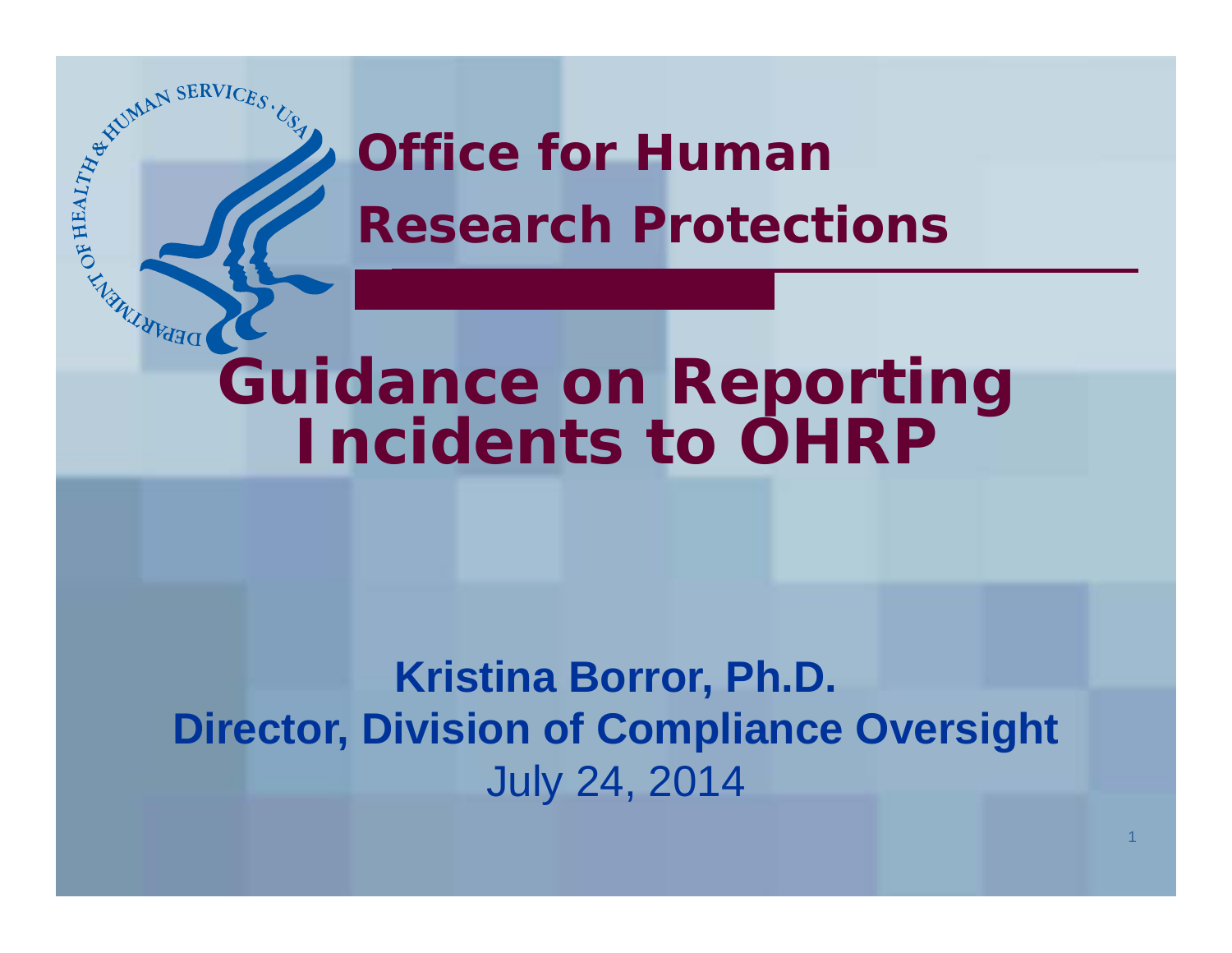# **Overview**

- Regulatory Background
- What needs to be reported?
- Corrective actions
- •Time frame
- Common noncompliance reported
- OHRP processing of reports
- Institutional considerations
- Future of reporting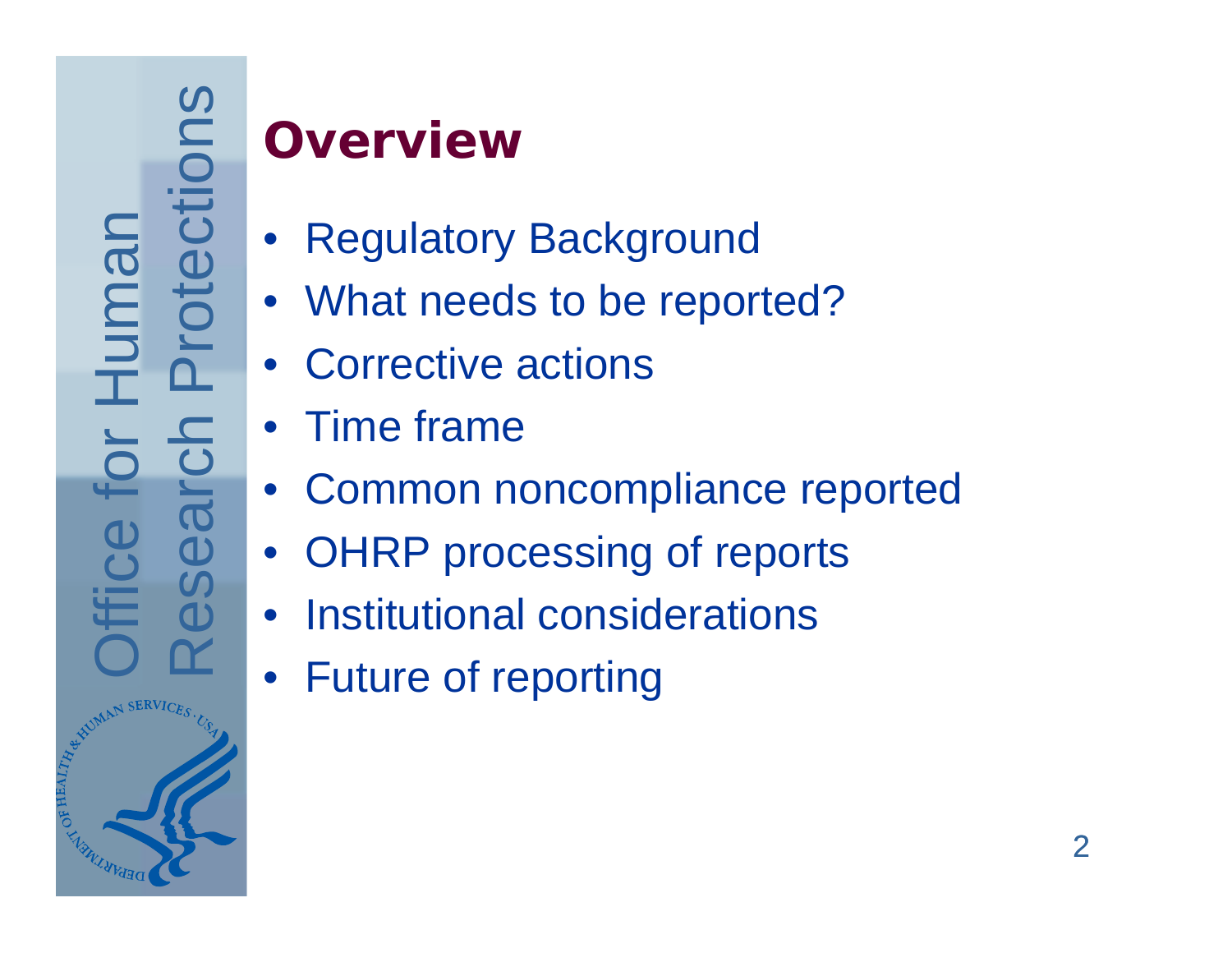# **Regulatory Background**

IRBs are required to have and follow written procedures for ensuring prompt reporting to the IRB, appropriate institutional officials, OHRP, and the Department or Agency head of any unanticipated problems involving risks to subjects or others, any serious or continuing noncompliance with the regulations or the requirements or determinations of the IRB, and any suspension or termination of IRB approval. *45 CFR 46 103(a), 46.103(b)(5) and 46.108(a)*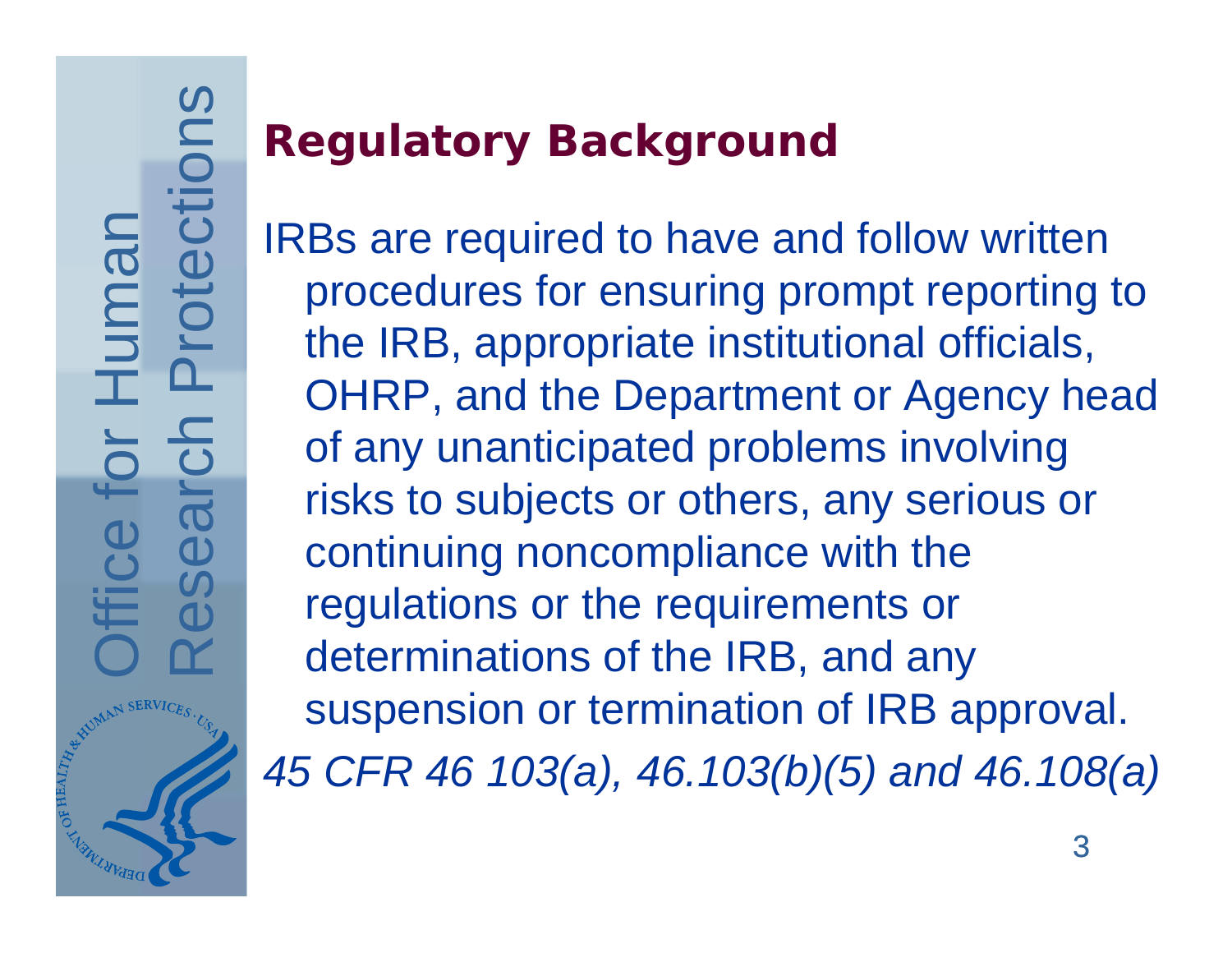## **Applicability of Reporting Requirements**

- $\bullet$  Reporting of these events is required for all nonexempt human subjects research that is:
	- conducted or supported by HHS
	- conducted or supported by other federal dept/agency that has adopted the Common Rule, AND covered by an FWA determined by that agency to be appropriate for such research, or
	- covered by an FWA, regardless of funding source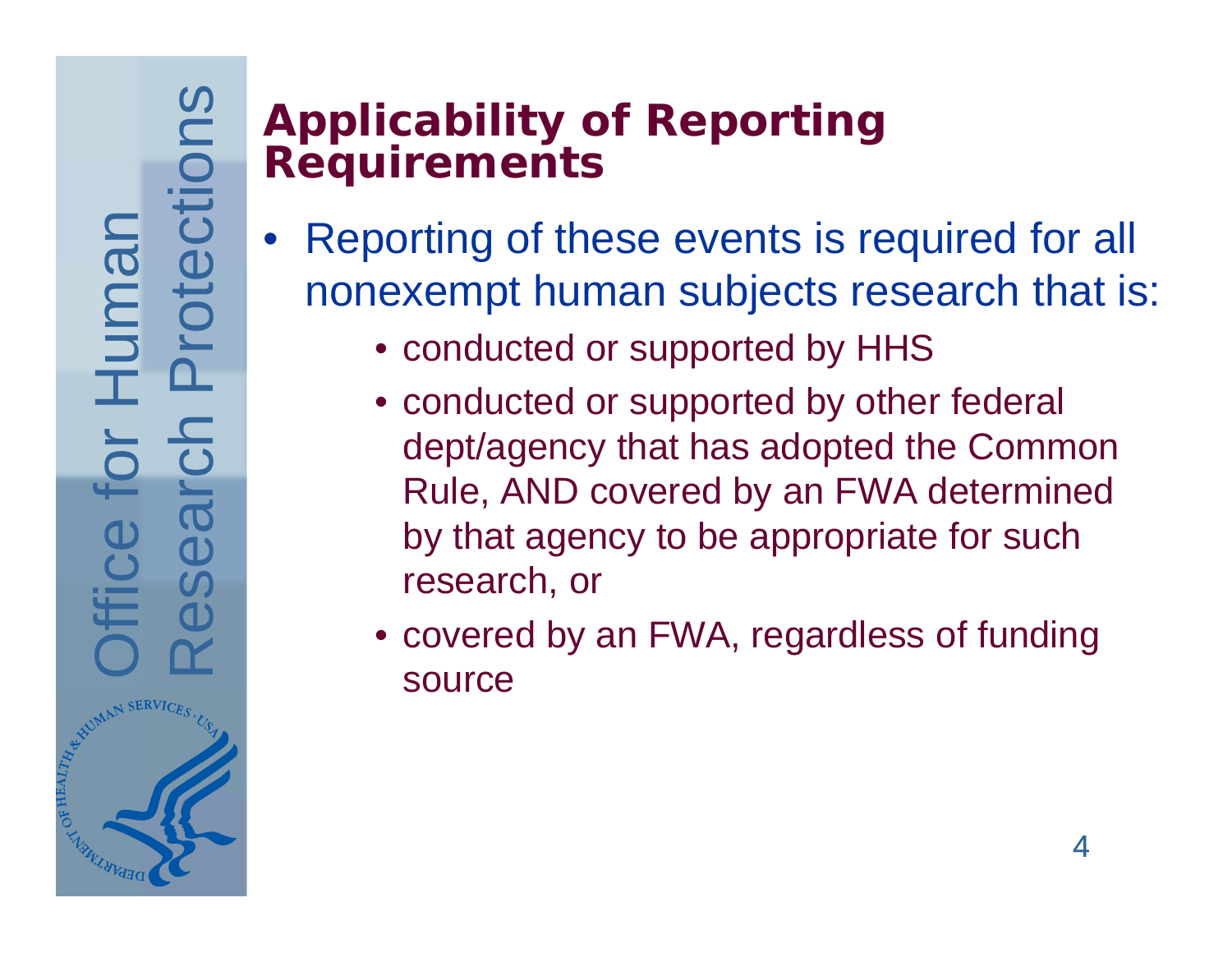# Office for Human **fice for Human HARANTARIAN**

# Reporting Requirements

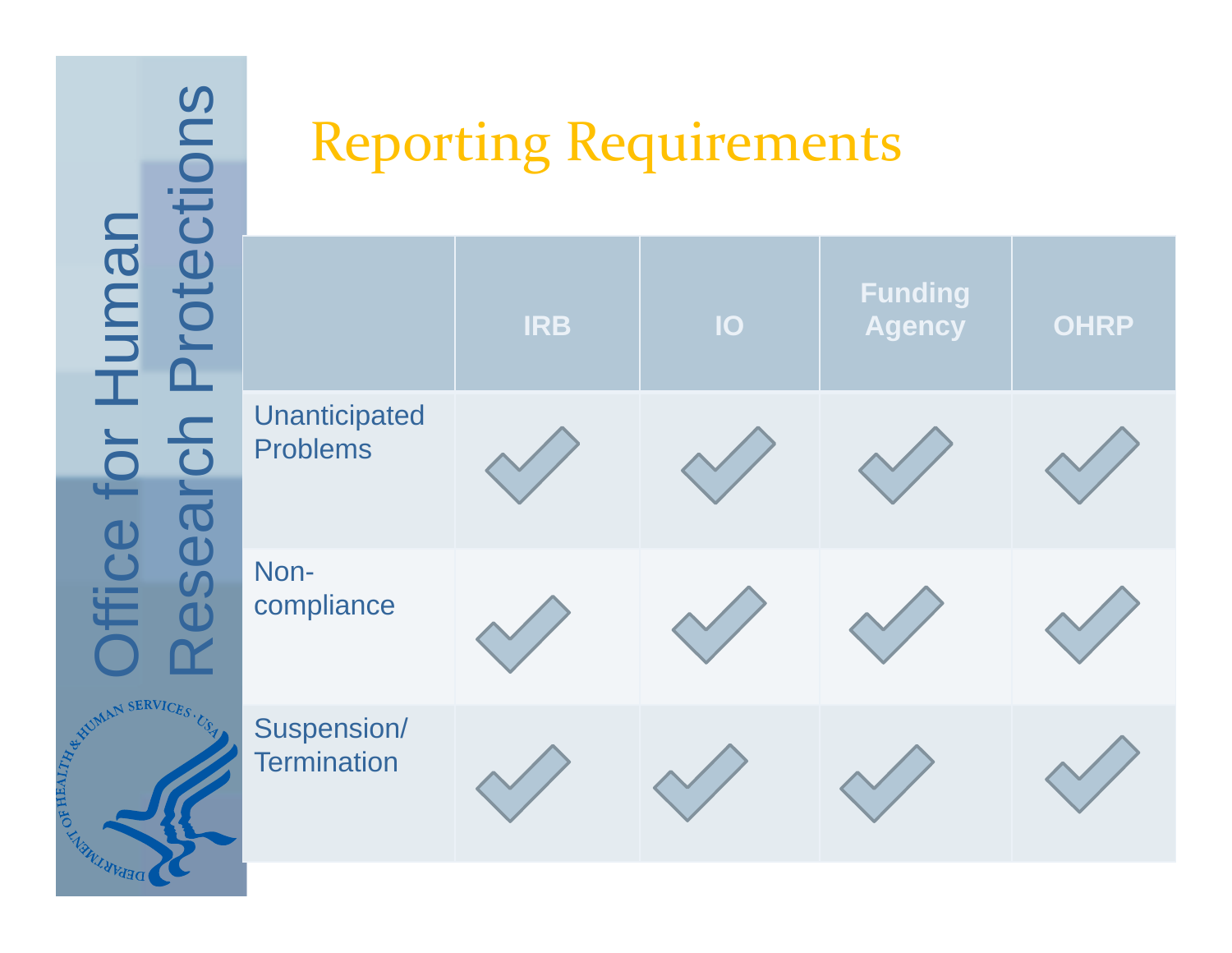Suc Research Protections Office for Human Iuman bte C Besa ď  $\tilde{C}$ ATUMAN SERVICES. **PERIMERIAL REPAIR** 



## **Total Incident Reports to OHRP per Year**

6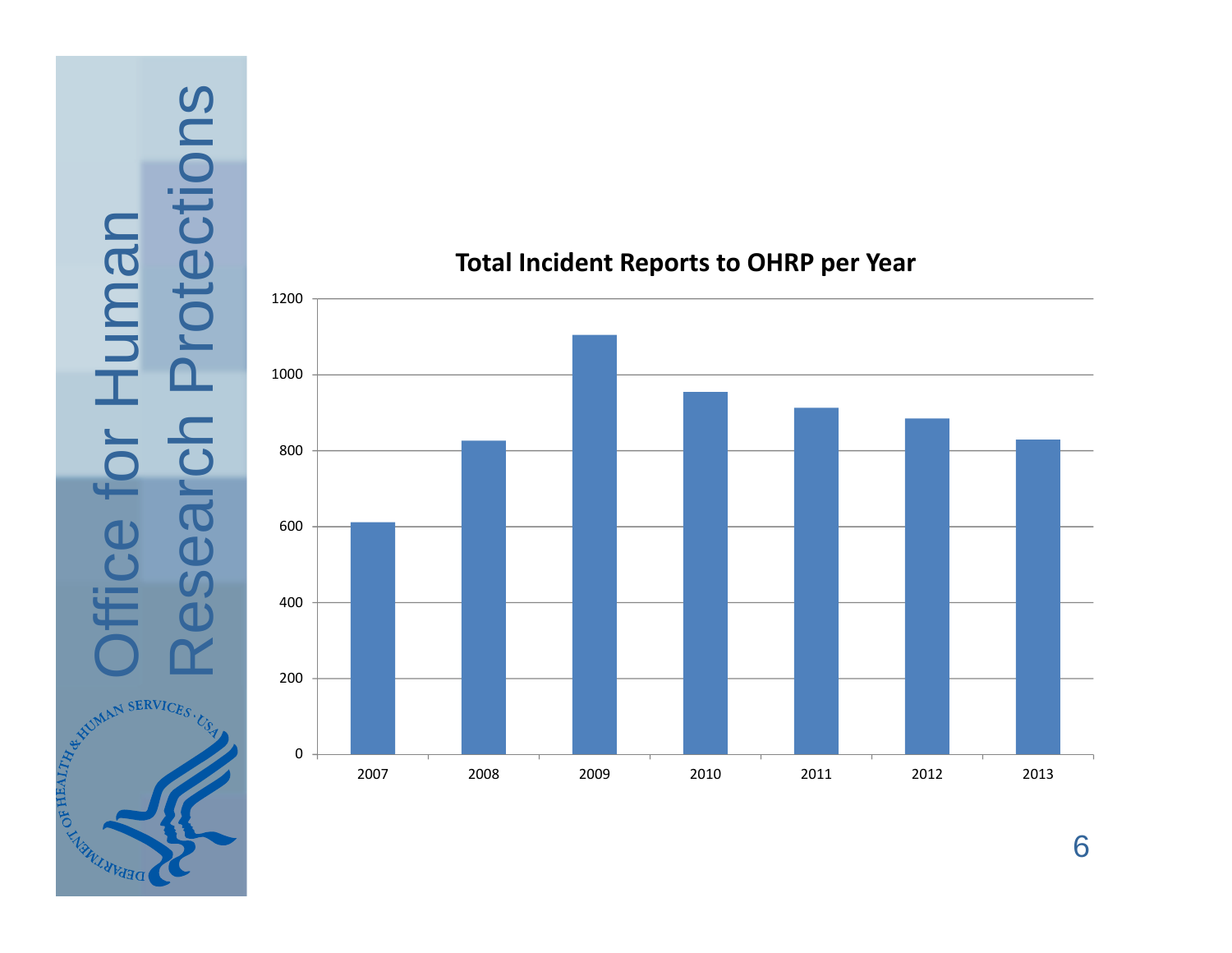



## **Events by Type‐ 2007‐2013**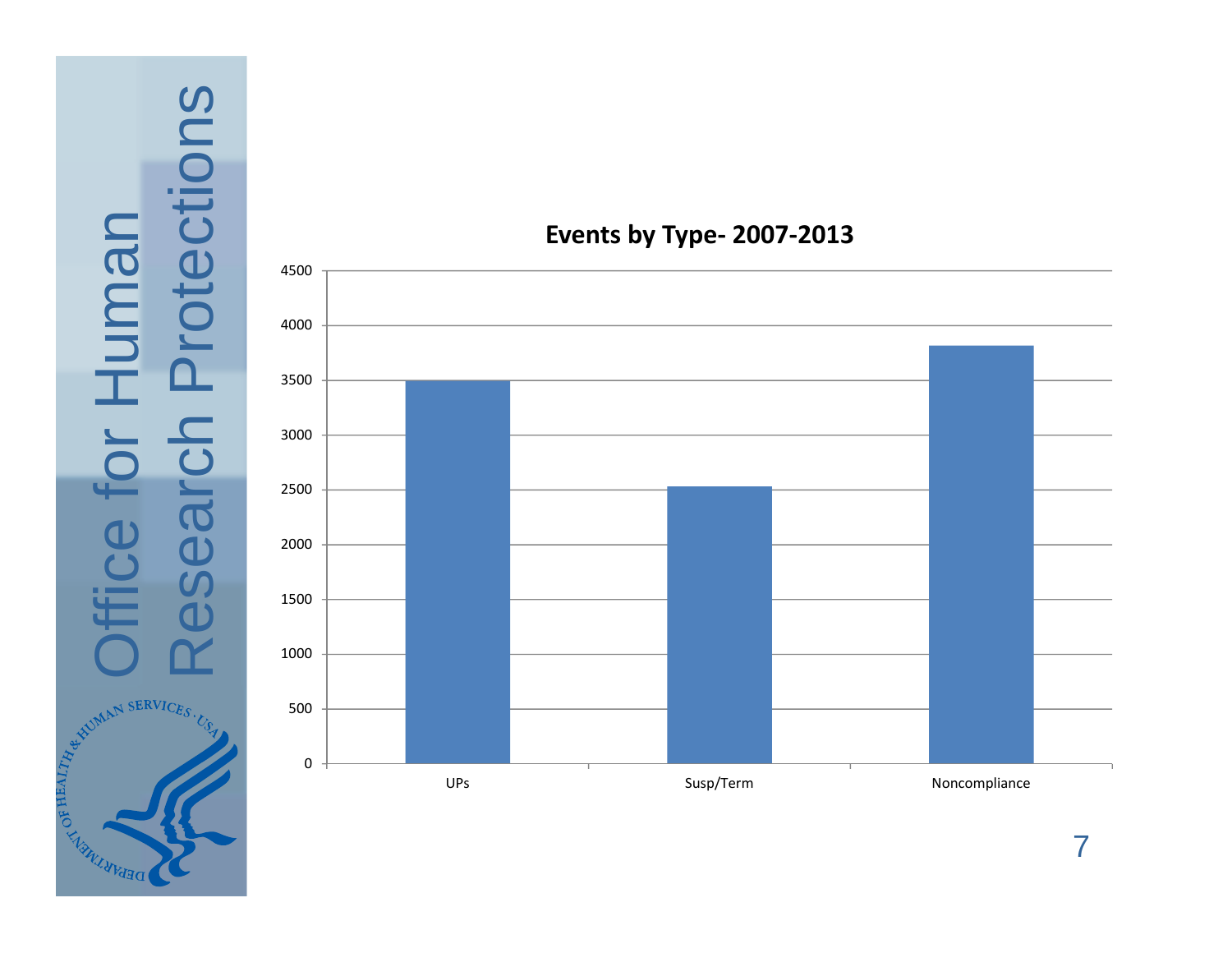- **Noncompliance**<br>
 Any failure to follow 45 CFR part 46<br>
(including any applicable subparts),<br>
the requirements or determinations of<br>
the IRB or the provisions of the IRB-<br>
approved research study.<br>
 Can occur as a result
	-
	- Can also occur as a result of failing to act when required.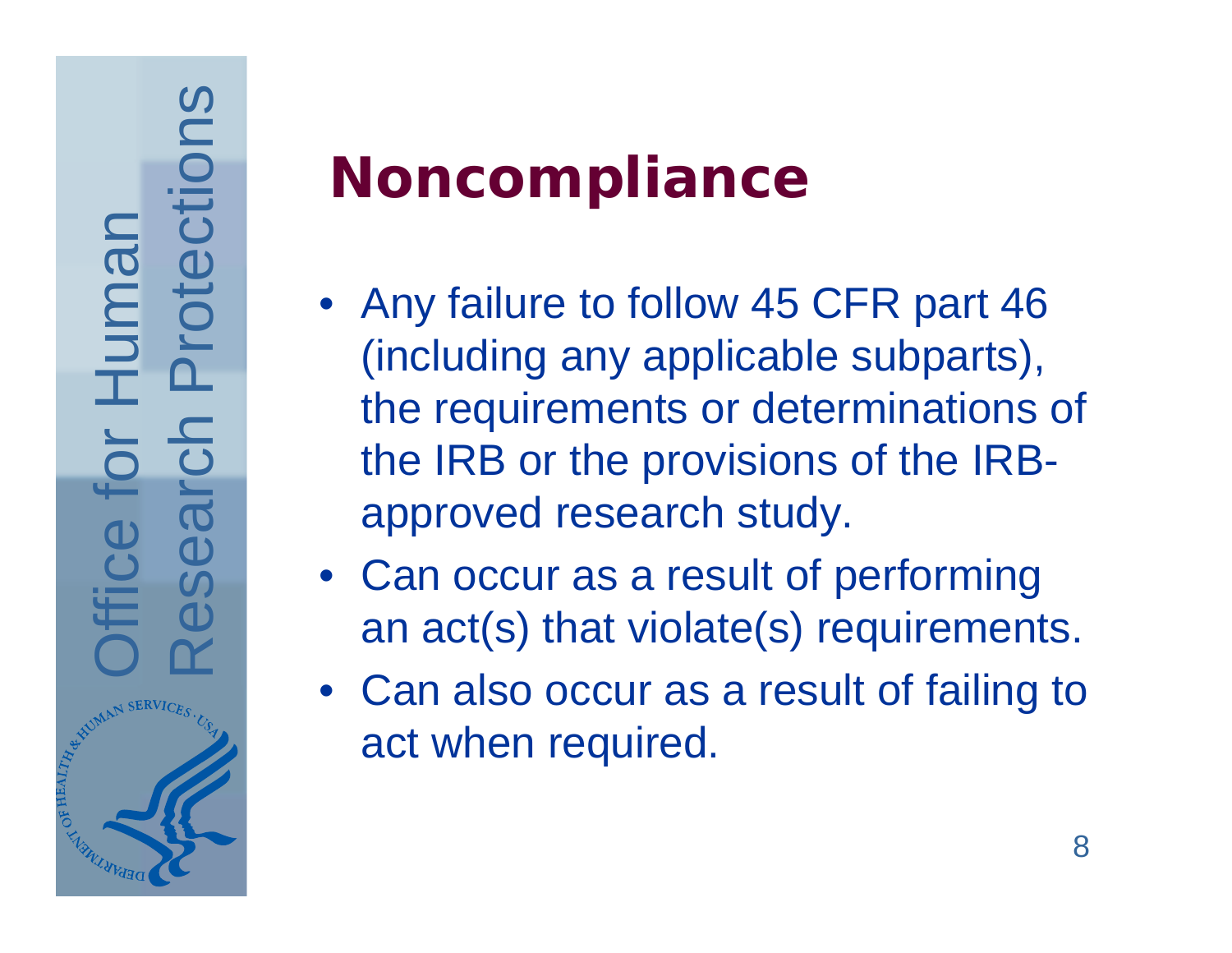## **What is Serious Non-Compliance?**

- Regulations do not define "serious"
- Non-exempt human subjects research conducted without IRB review and approval or without appropriate informed consent is always serious, particularly if its greater than minimal risk
- Significant modifications to IRB-approved research without IRB approval is always serious
- Other instances determined by IRB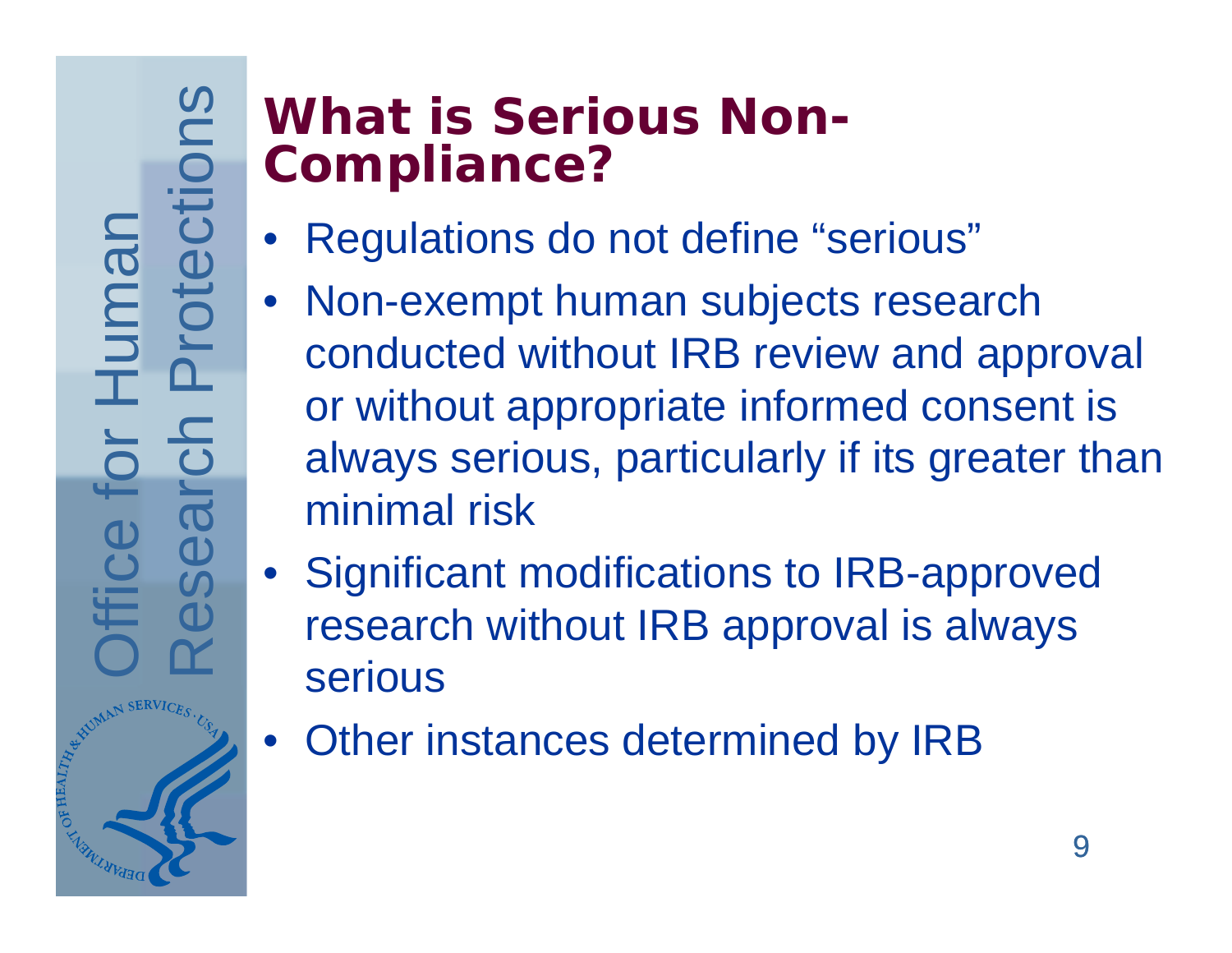## **What is Continuing Non-Compliance?**

- Regulations do not define "continuing"
- PI or IRB makes same mistake repeatedly, particularly after IRB has informed PI of problems
- PI or IRB has multiple problems with noncompliance over a long period
- PI or IRB has problems with multiple projects
- Anything the IRB considers to be "continuing"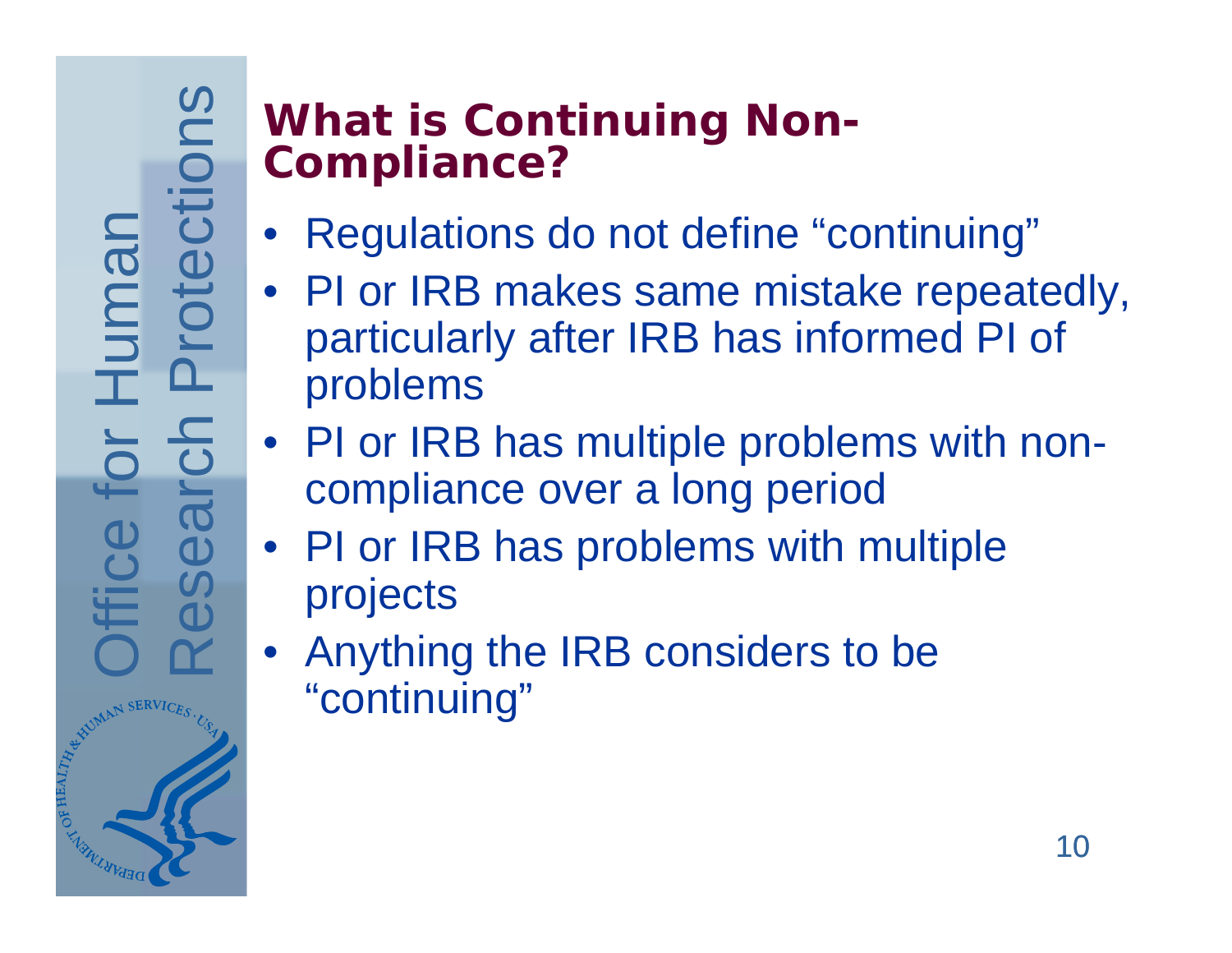

# **Research Protections AND SUSPENSIONS AND TERMINATIONS OF IRB TERMINATIONS OF IRB APPROVAL**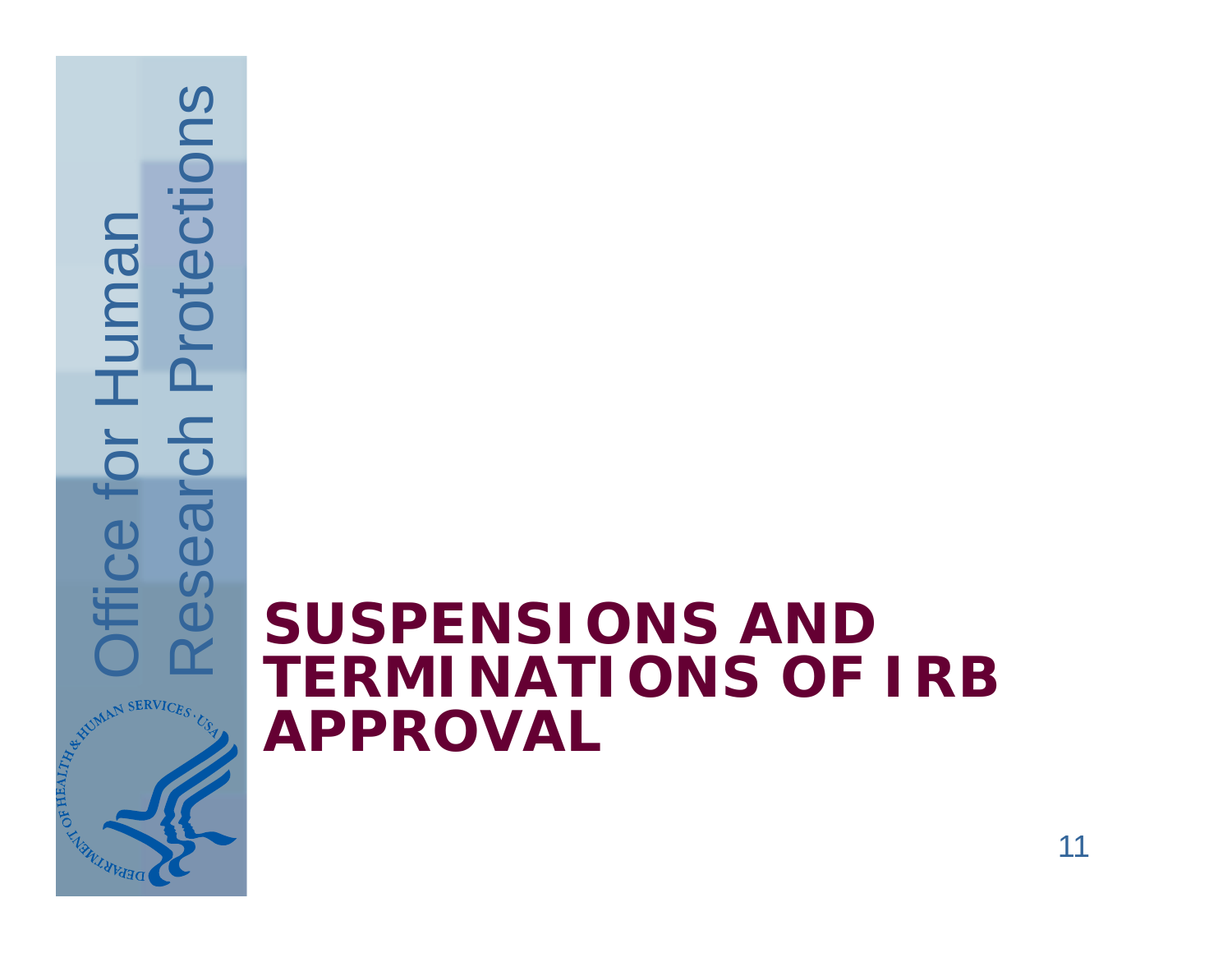## **Does expiration of IRB approval need to be reported to OHRP?**

- When continuing review does not occur prior to the end of the approval period, IRB approval expires automatically.
- OHRP does not consider such an expiration of IRB approval to be a suspension or termination of IRB approval and such expirations do not need to be reported to OHRP as suspensions or terminations of IRB approval
- 12• However, if the IRB notes a pattern of noncompliance with the requirements for continuing review, that may represent serious or continuing noncompliance that needs to be reported.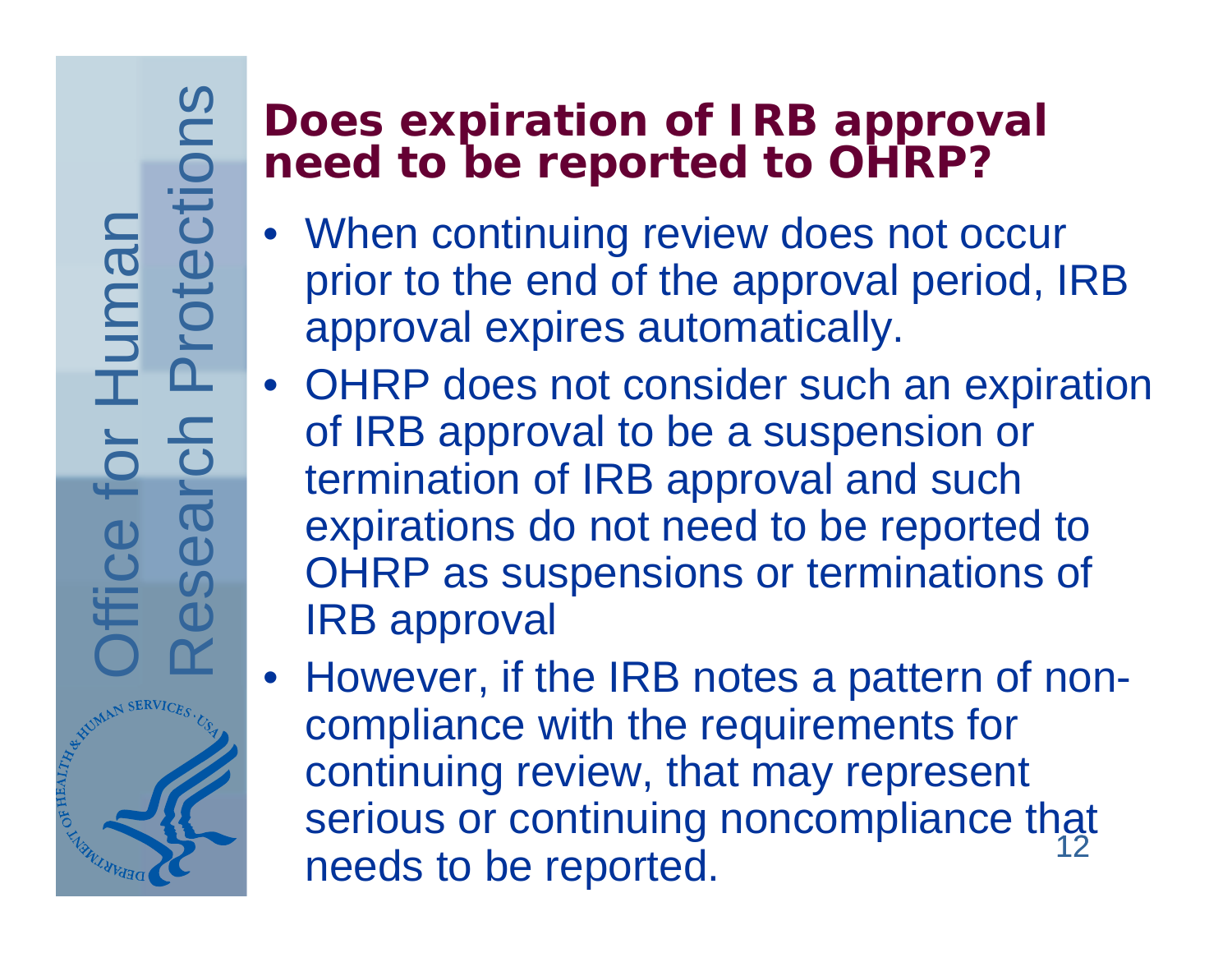# Office for Human ce fo

- What suspensions or<br>
terminations do NOT need<br>
to be reported?<br>
 Decision by an investigator to suspend<br>
or terminate some or all activities being<br>
conducted under an IRB-approved<br>
research protocol.<br>
 Directives by non
	- or funding agencies) to suspend or terminate some or all activities being conducted under an IRB-approved research protocol. 13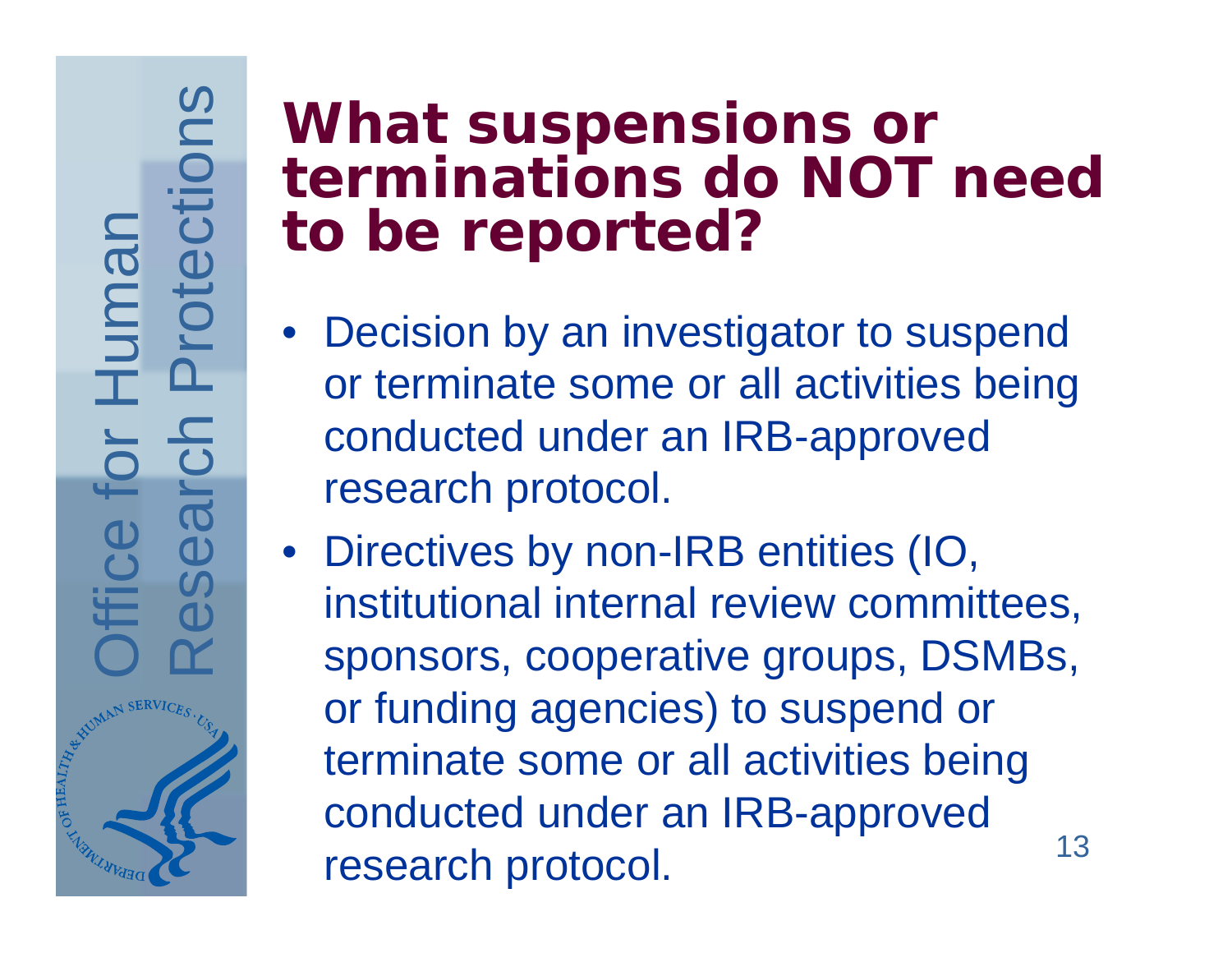

# **Research Problems**<br> **WANTICIPATED**<br>
PROBLEMS **PROBLEMS**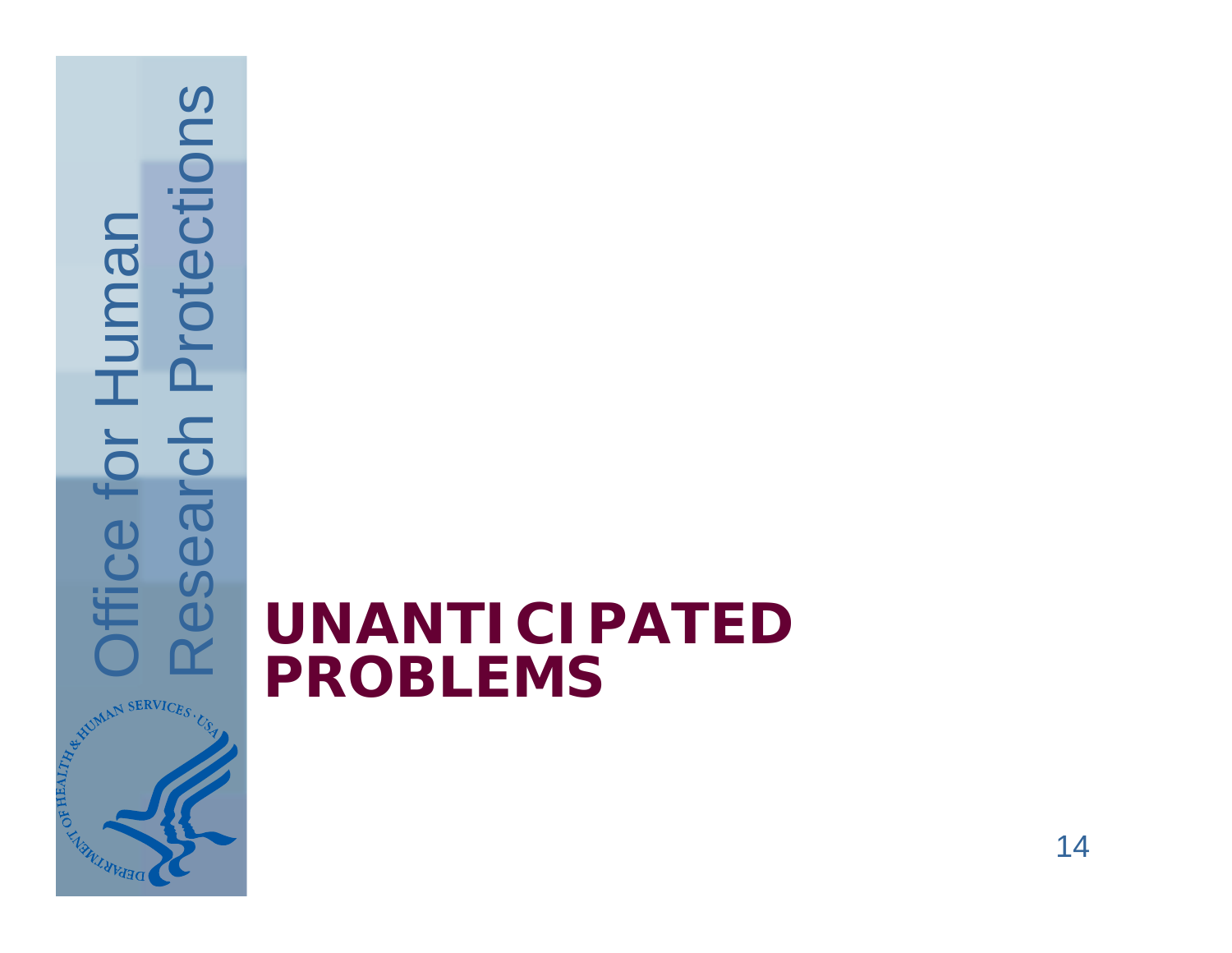- 
- 
- What are Unanticipated<br>
Problem (UPs)?<br>
Unexpected<br>
Blacked or possibly related<br>
Blacked or possibly related<br>
Buggests that the research places subjects or<br>
others at a greater risk of harm than was<br>
previously known or re

Reviewing and Reporting Unanticipated Problems And Adverse Events: **http://www.hhs.gov/ohrp/policy/advevntguid.html**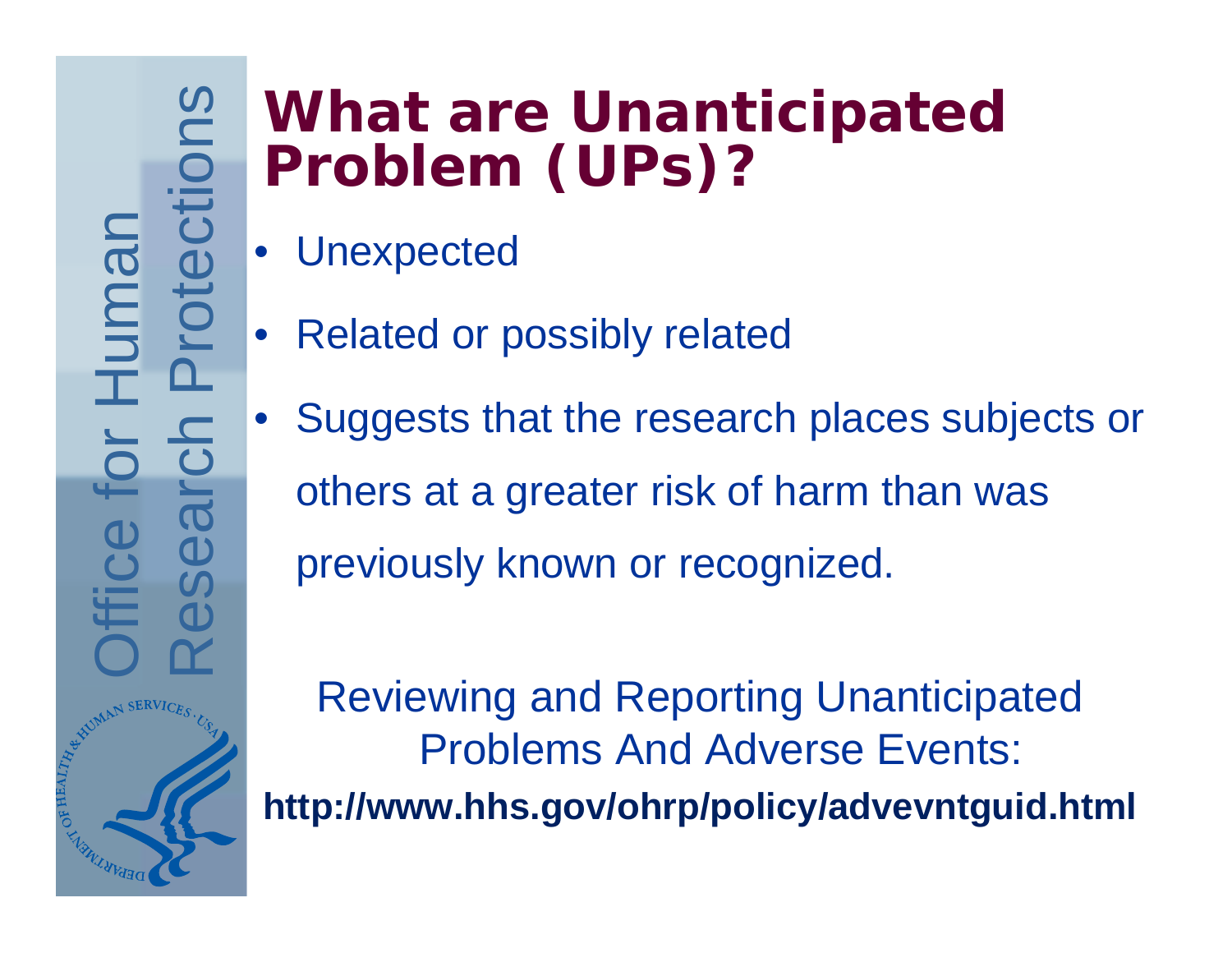- **the known or foreseeable risk of events associated with the procedures involved in the research; or**
- **Research Protections 1999**<br>
The nature, severity, or frequency of the event is not consistent with either:<br>
 the known or foreseeable risk of events<br>
associated with the procedures involve<br>
in the research; or<br>
 the exp • **the expected natural progression of any underlying disease, disorder, or condition of the subject(s) and the subject's predisposing risk factor profile.**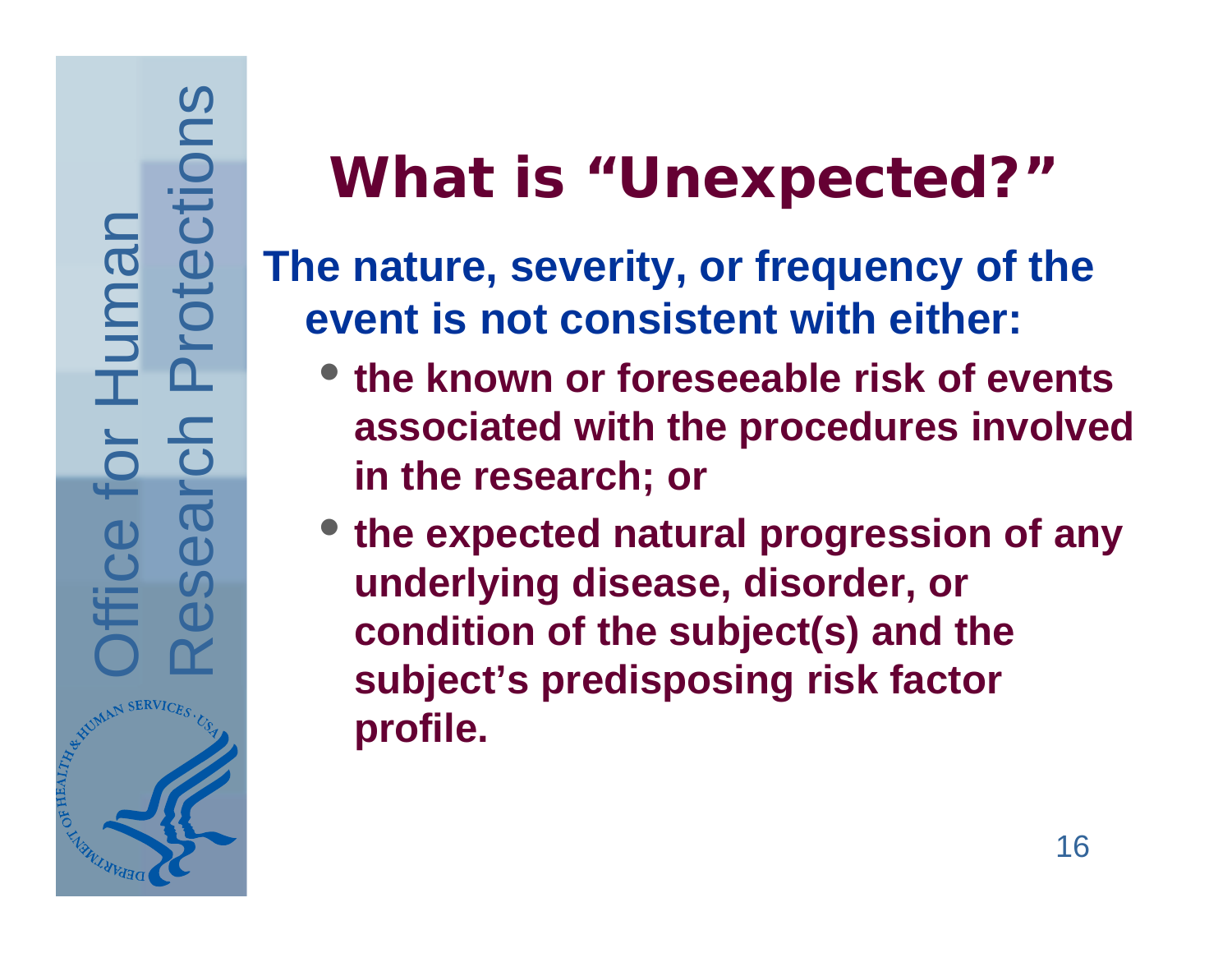# Office for Human or Human Hice fo

Research Protections **What Does "Possibly Related" Mean?** • *Possibly related* **means there is a reasonable possibility that the incident, experience, or outcome may have been caused by participation in the research.**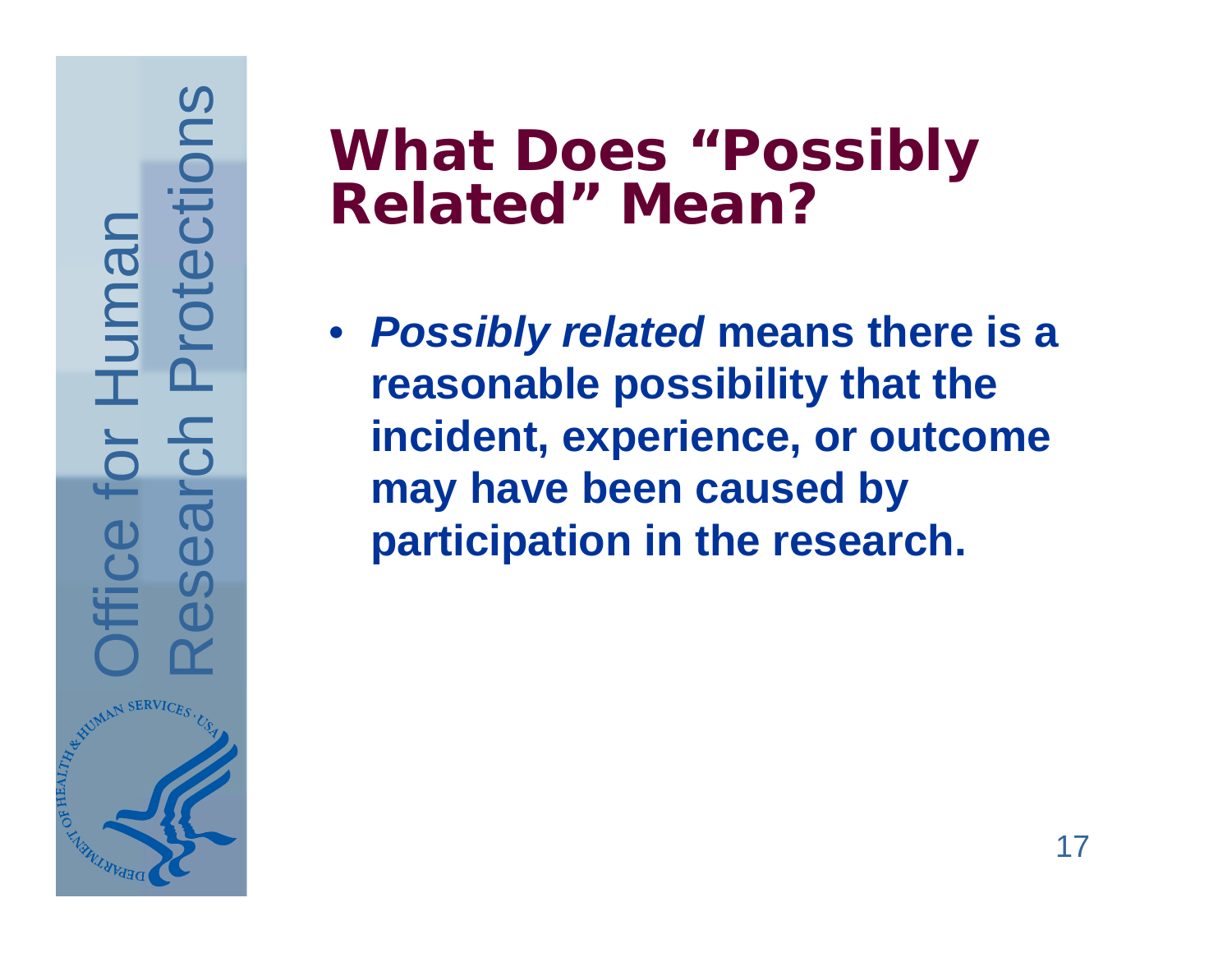Office for Human **Hice for H** 

- **Is the event** *serious?*
- **Provided Subjects or others at greater risk?**<br> **Subjects or others at greater risk?**<br>
 Is the event serious?<br>
 Or does event suggest that the researce places subjects or others at a greater physical or psychological har • **Or does event suggest that the research places subjects or others at a greater risk of physical or psychological harm than was previously known or recognized? Such events routinely warrant consideration of changes in the research protocol or informed consent process/document or other corrective actions**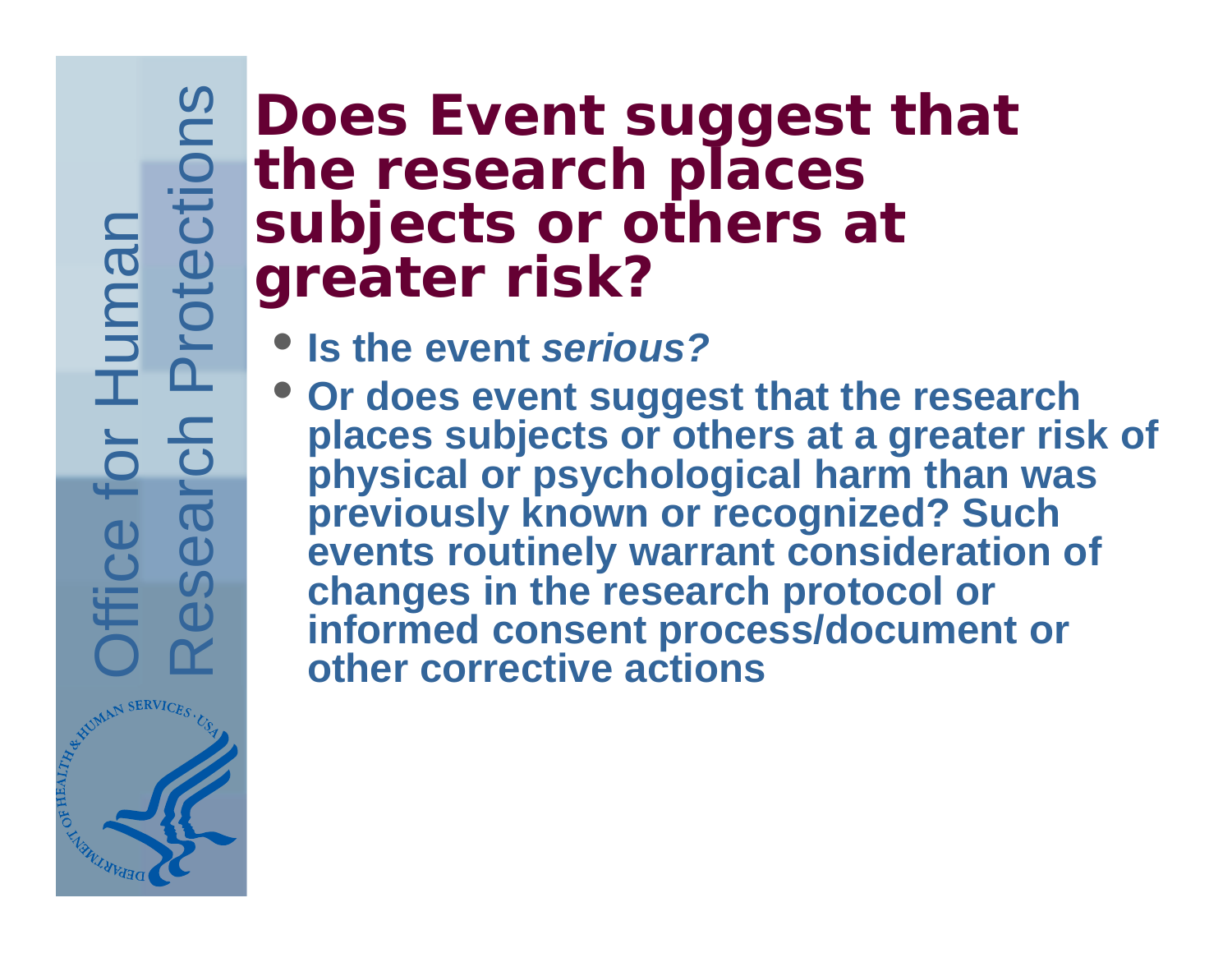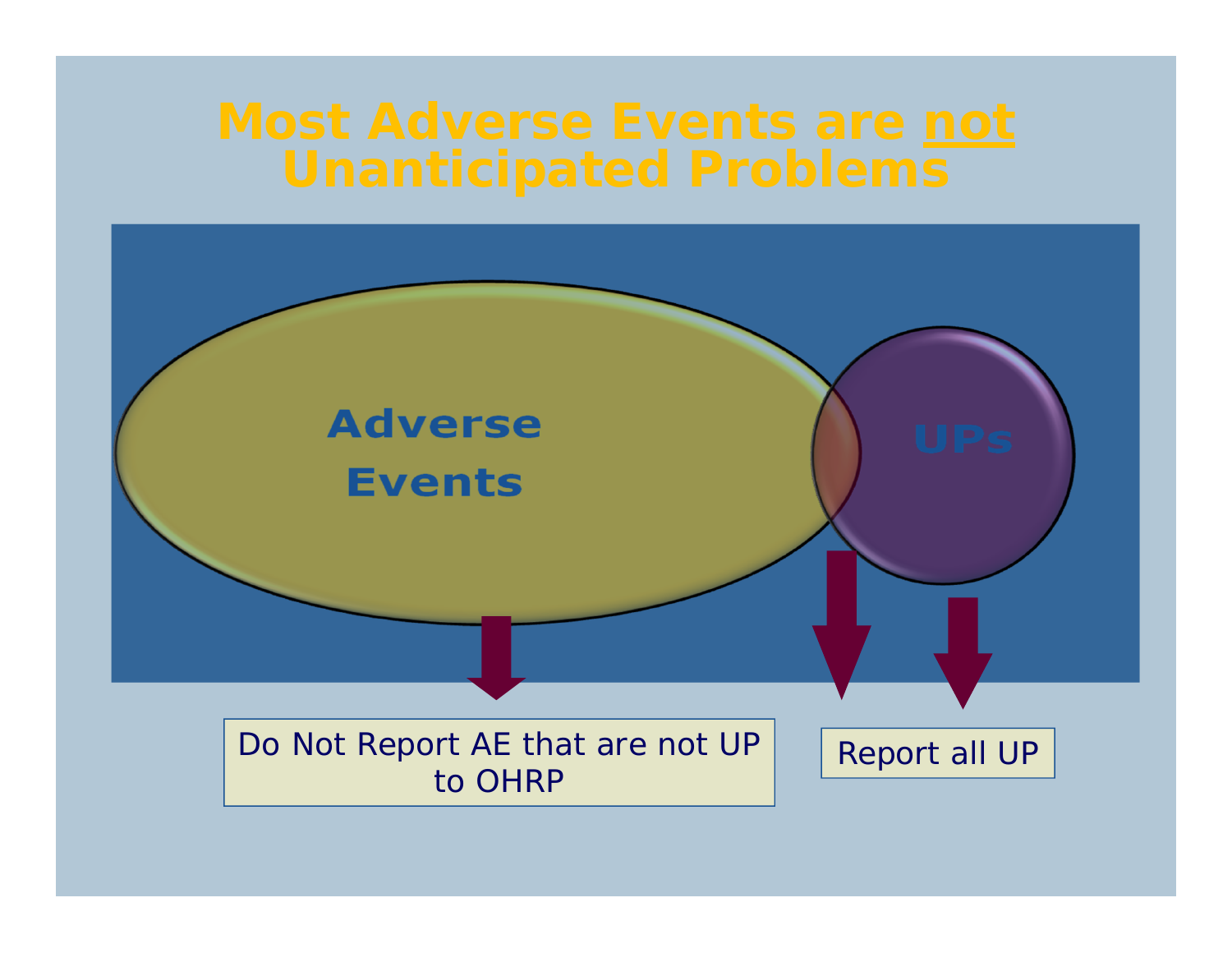- **The vast majority of AEs occurring in human subjects are not UPs.**
- **Research Proton Proton Proton Proton Proton Proton Proton Proton Proton Proton Proton Proton Proton Proton Proton Proton Proton Proton Proton Proton Proton Proton Proton Proton Proton Proton Proton Proton Proton Proton Pr** • **A small proportion of AEs are Ups: those that are unexpected, related or possibly related, & suggests greater risk of harm.**
	- **UPs include other incidents, experiences, and outcomes that are not AEs.**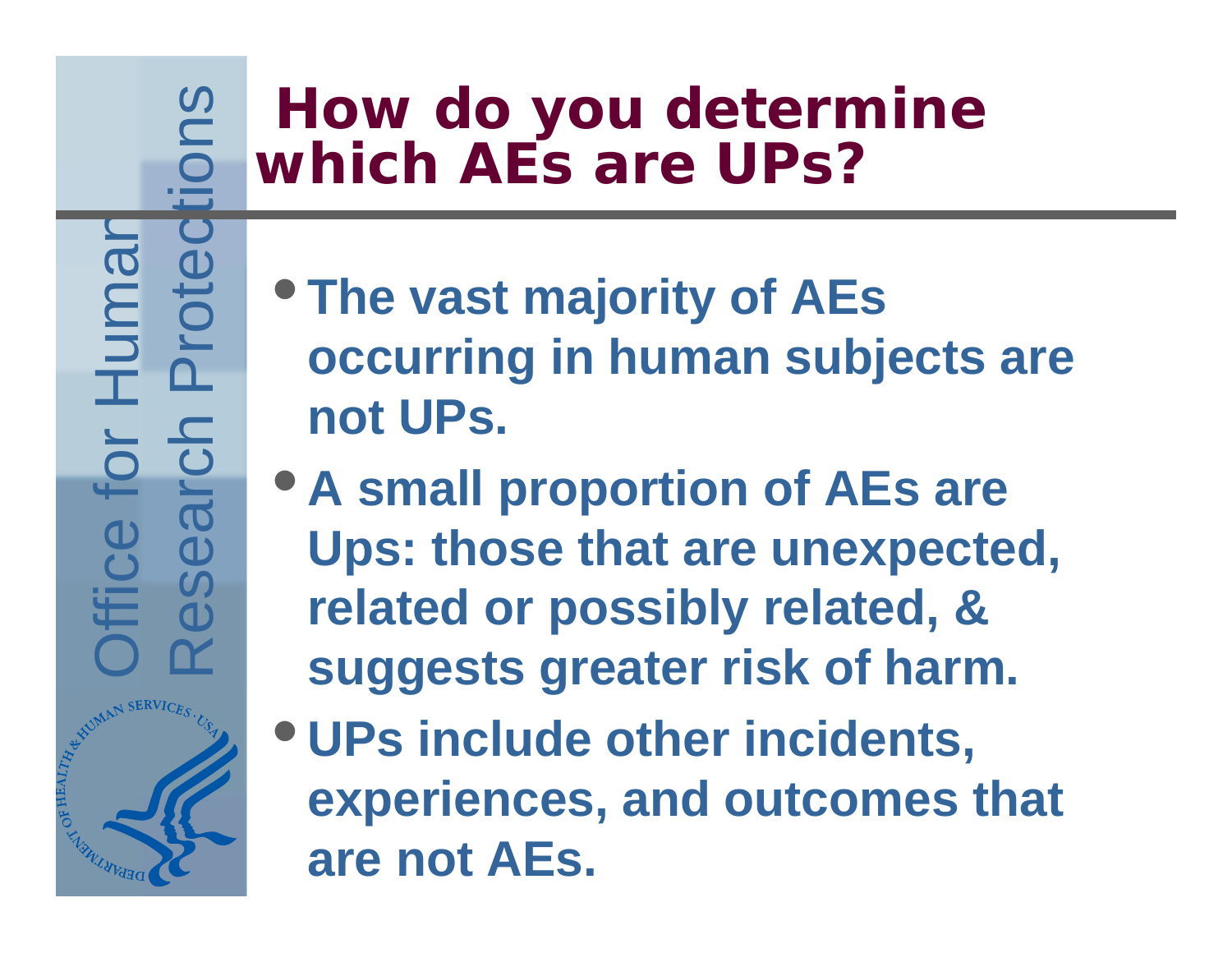- Example of UPs That<br>
Are Not AEs<br>
 Stolen unencrypted laptop computer<br>
with individually identifiable sensitive<br>
information about illicit drug use by<br>
surveying college students.<br>
 Large drug dosing error in which no<br>
t
	-
	- to subjects was obtained from donors who were not appropriately screened and tested HIV or hepatitis B virus.<br>21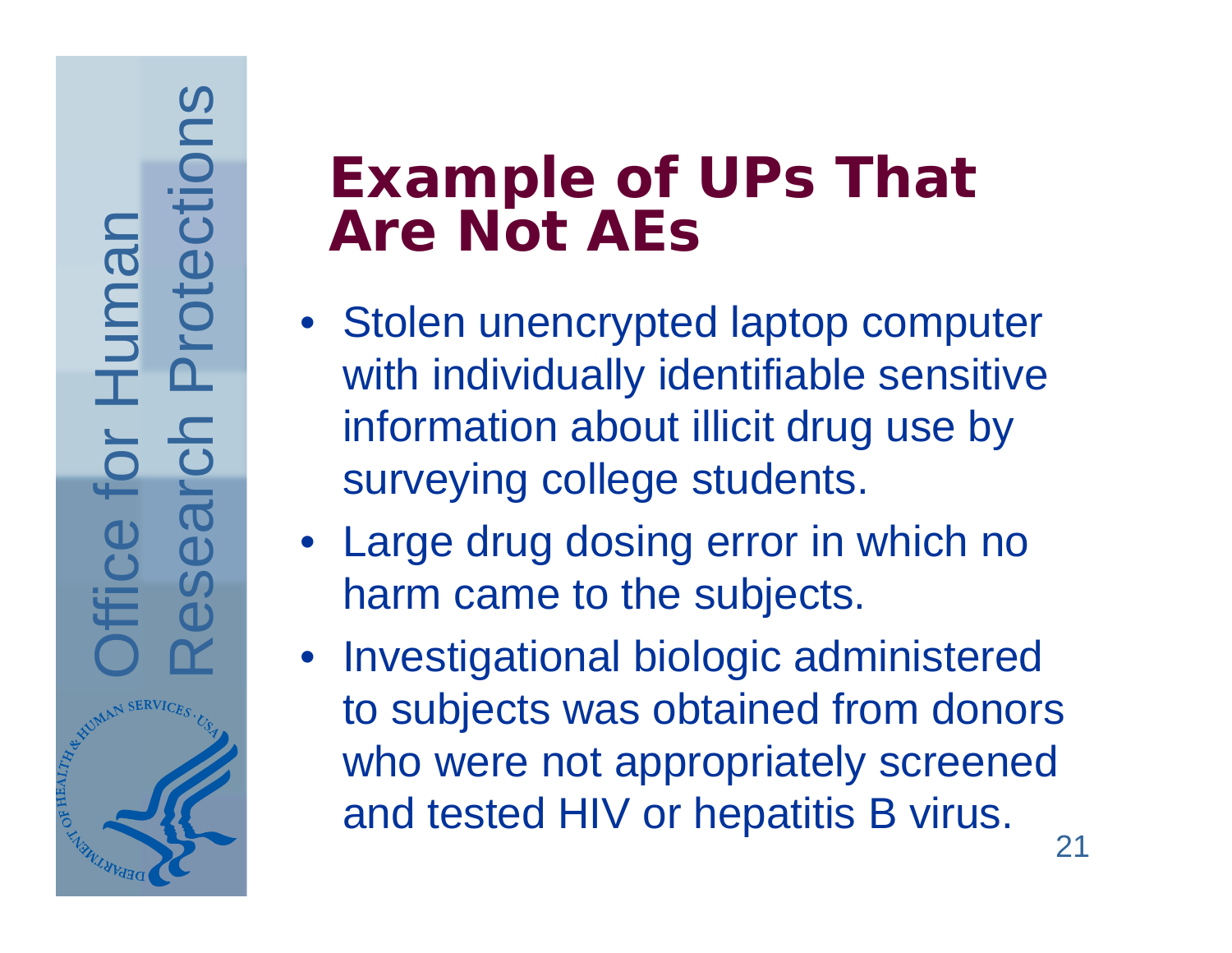- **SEXTERNAL VS. External<br>
UPS**<br>
 For multicenter research projects, only<br>
the institution at which the subject(s)<br>
experienced an unanticipated problem<br>
must report the event to OHRP.<br>
 Alternatively, the central monitori
	- OHRP.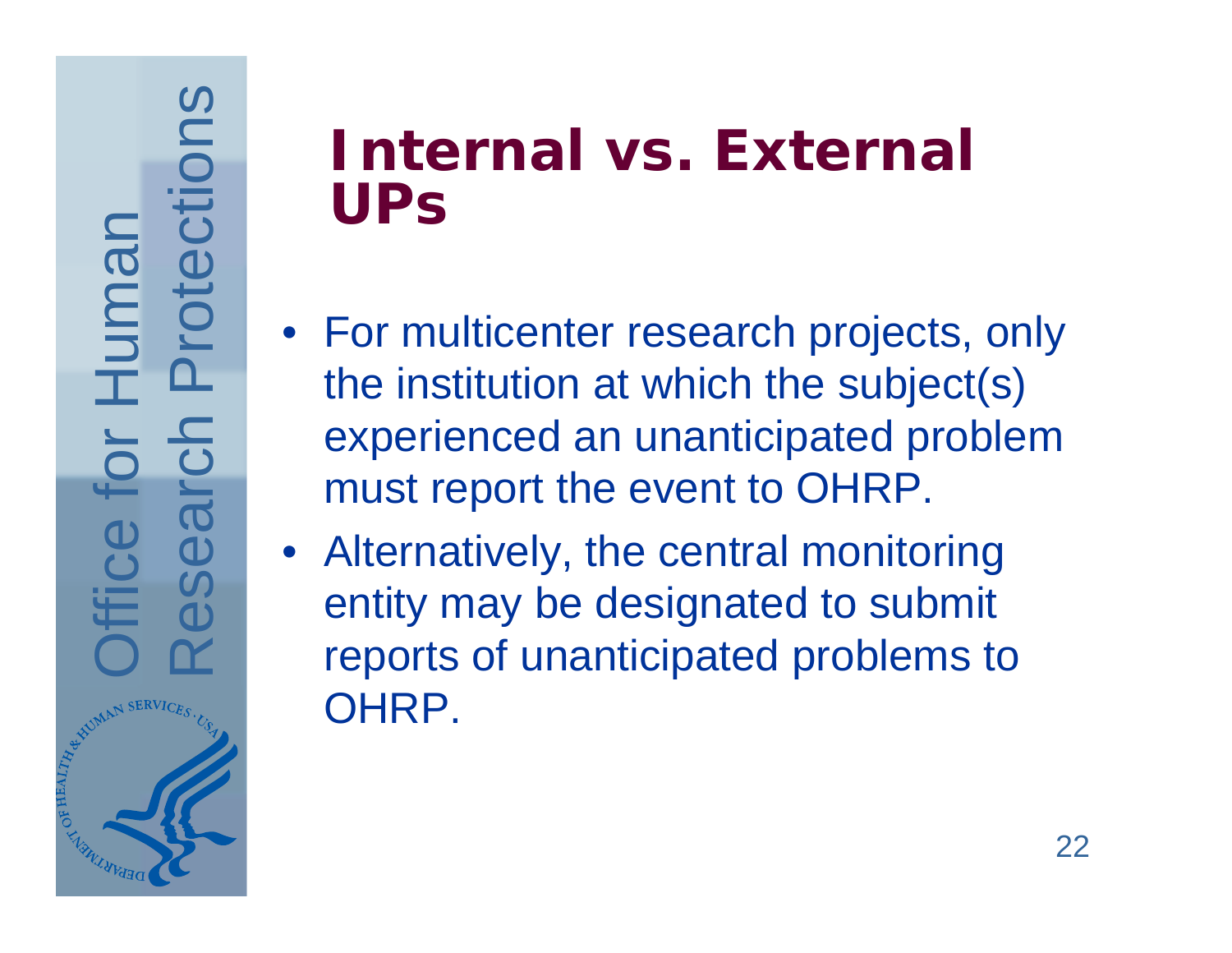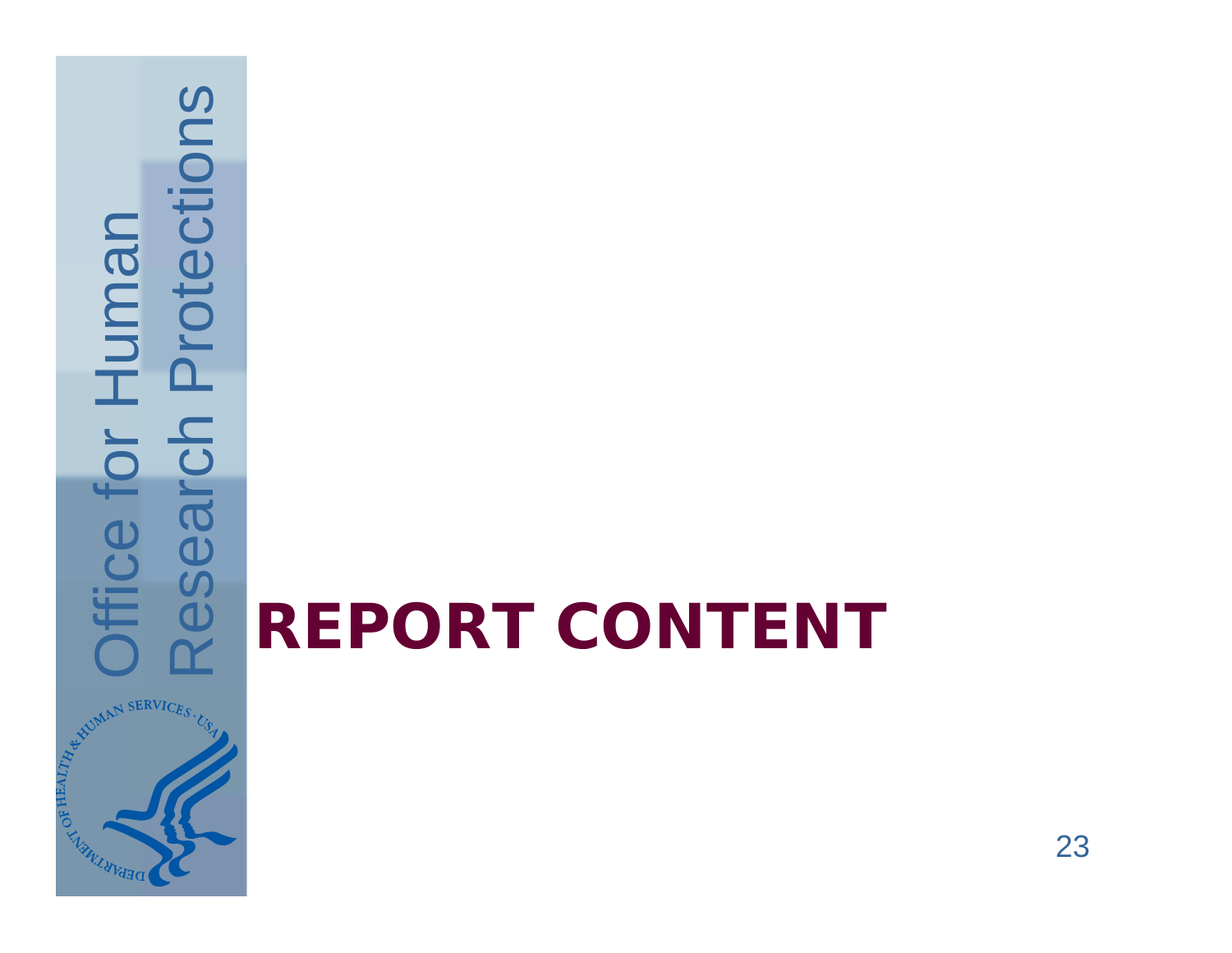## **For unanticipated problems involving risks to subjects or others:**

- Name of the institution conducting the research;
- Title of the research project and/or grant proposal in which the problem occurred;
- Name of the PI on the protocol;
- Number of the research project assigned by the IRB and the number of any applicable federal award(s);
- A detailed description of the problem; and
- $\bullet$  Actions the institution is taking or plans to take to address the problem.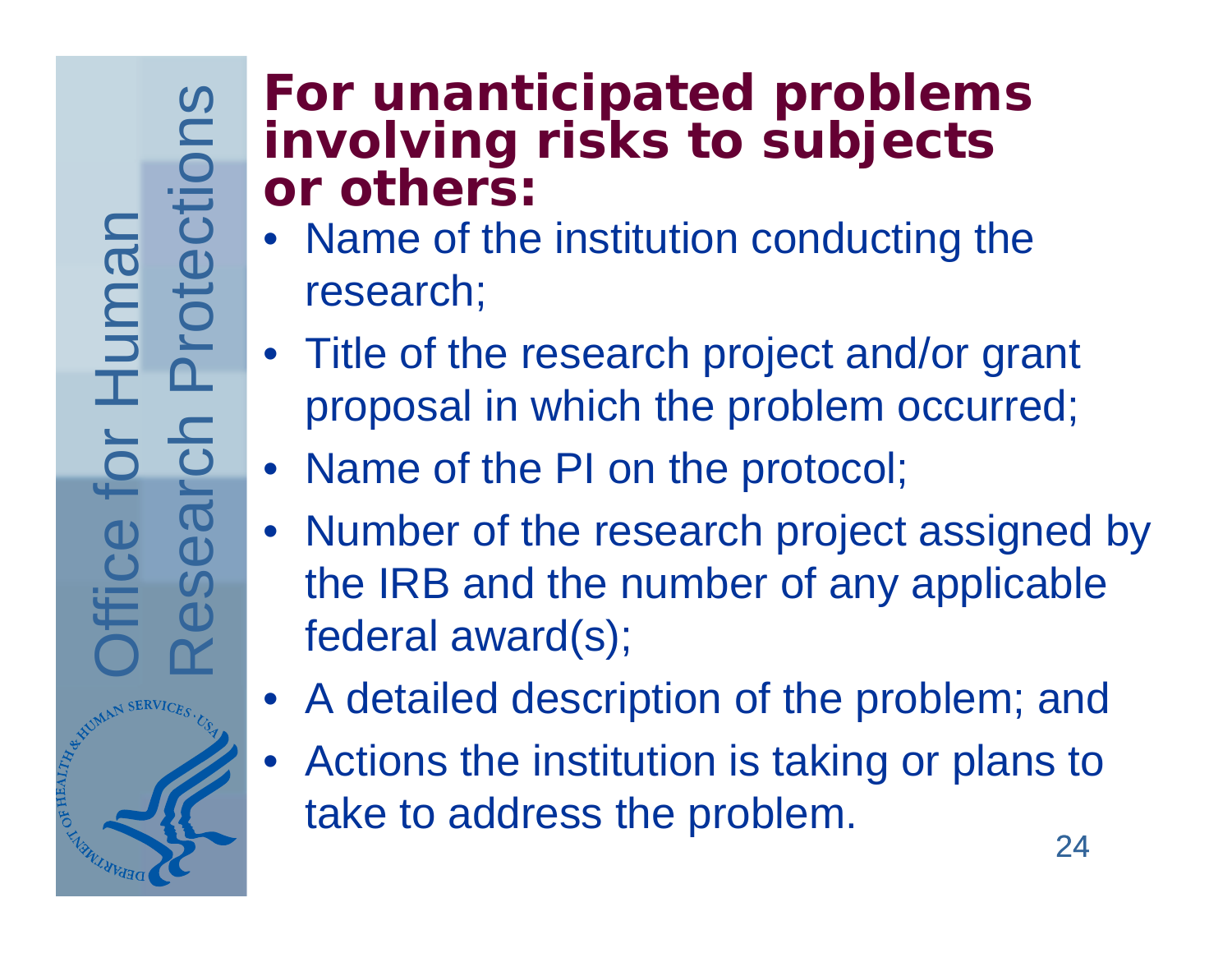- 
- For serious or continuing<br>
noncompliance:<br>
 Name of the institution conducting the<br>
research;<br>
 Title of the research project in which the NC<br>
occurred, or, for IRB or institutional NC, the<br>
IRB or institution;<br>
 Name o
	-
	- Number of the research project, if applicable;
	- •A detailed description of the noncompliance;
	- • Actions the institution is taking or plans to take to address the noncompliance. 25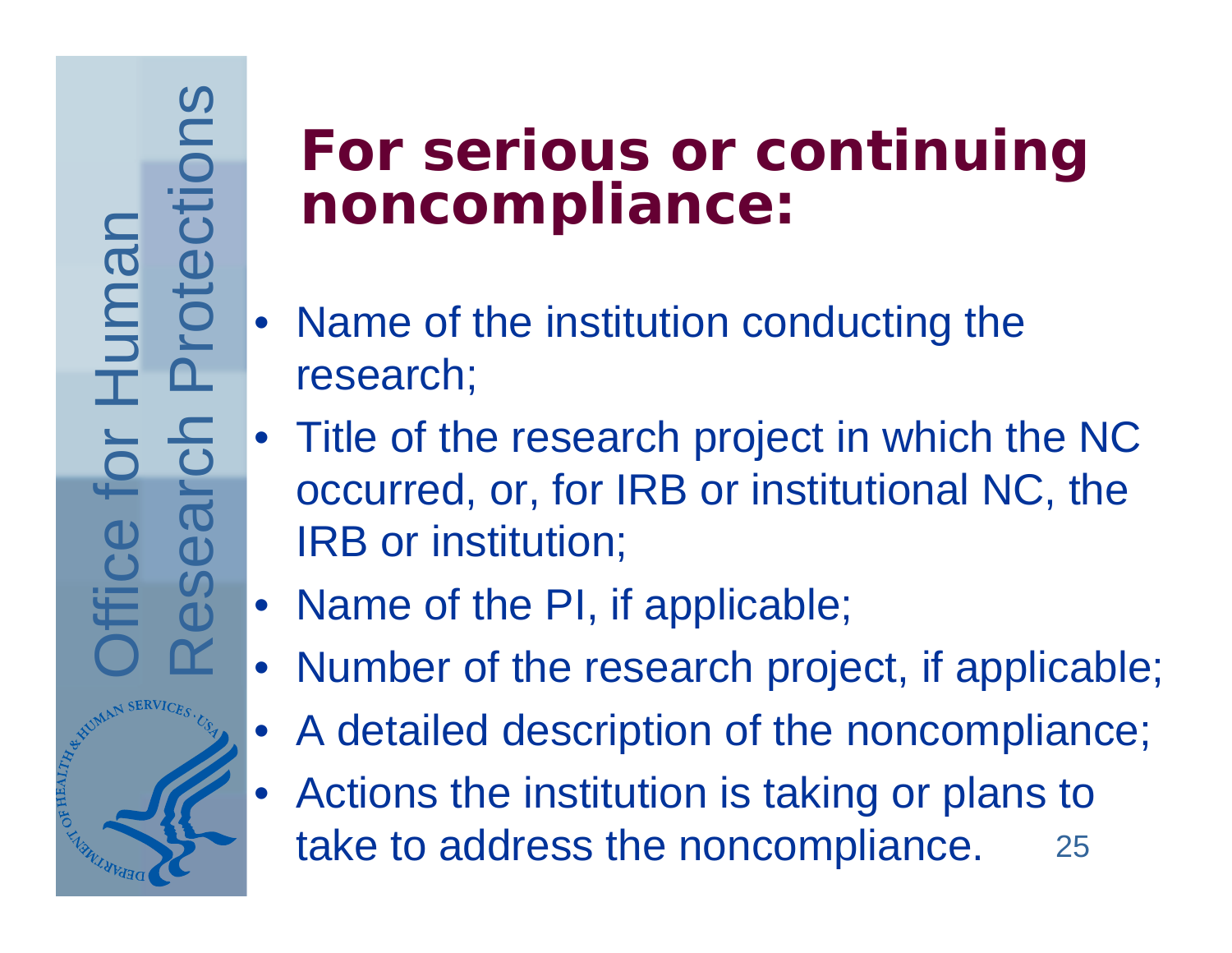Office for Human or Human **Hice** 

# **Solution Suppension or<br>
Supproval:**<br> **Proval:**<br> **Proval:**<br> **Proval:**<br> **Proval:**<br> **Proval:**<br> **Proval:**<br> **Proval:**<br> **Proval:**<br> **Proval:**<br> **Proval:**<br> **Proval:**<br> **Proval:**<br> **Proval:**<br> **Proval:**<br> **Proval:**<br> **Proval:**<br> **Proval:**

- 
- 
- 
- 
- susp/term; and
- The actions the institution is taking or plans to take to address the susp/term.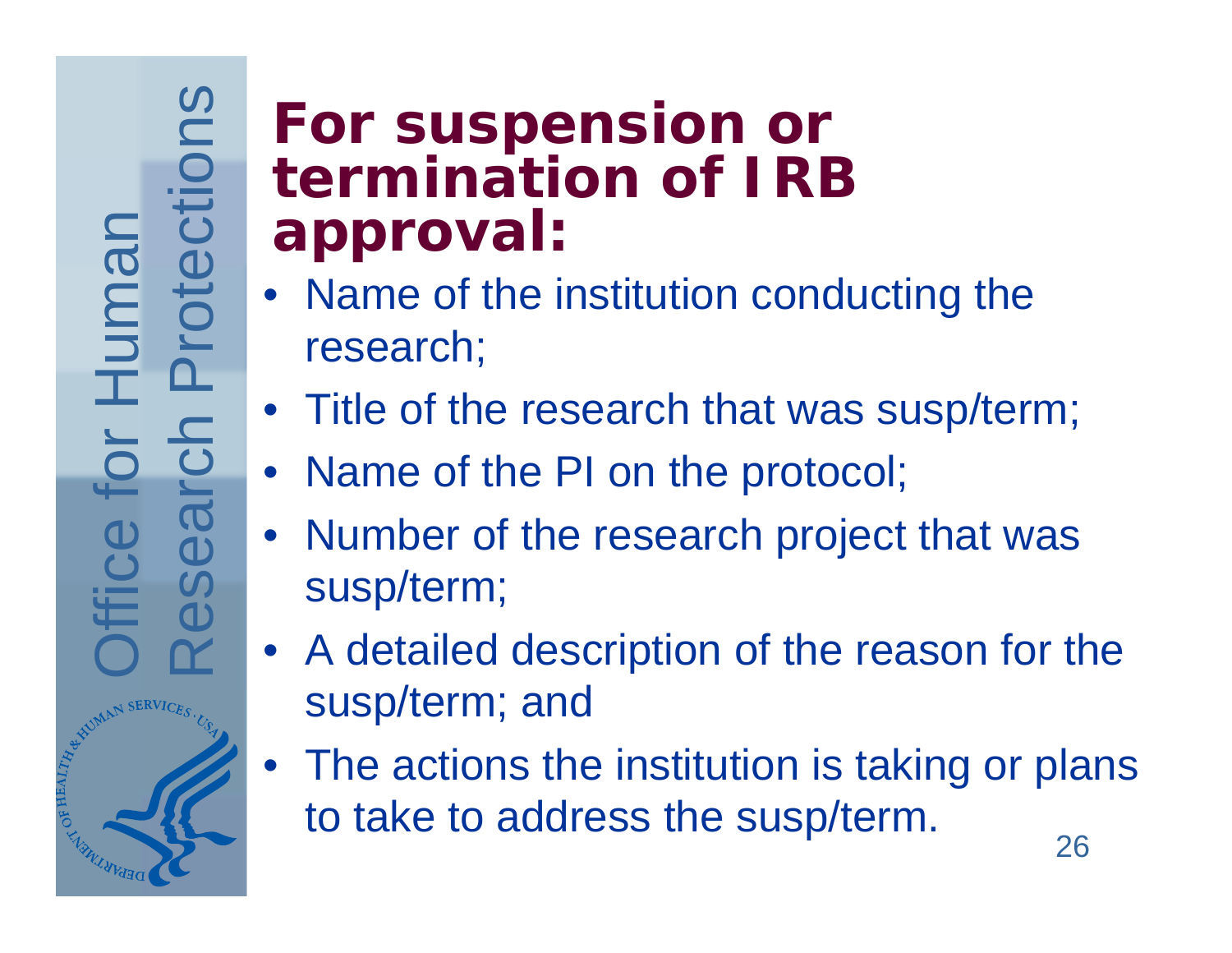

# **Research Protections**<br> **CORRECTIVE ACTIONS**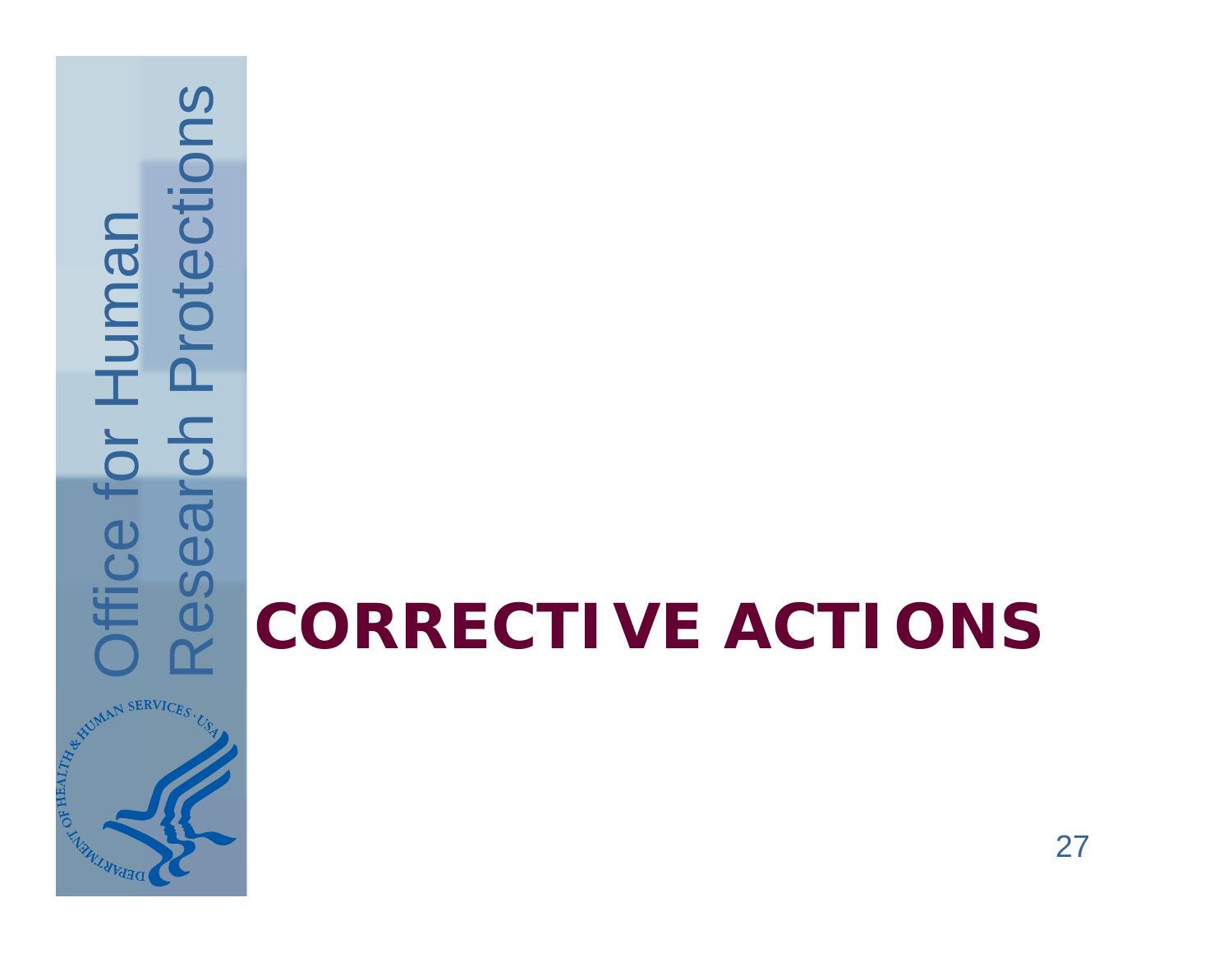# **General Categories<br>
of Corrective Actions<br>**  $\frac{C_1}{C_2}$  **• Revision of IRB application forms<br>
• Modify IRB/Institutional structure<br>
• Addition or revision of policies a<br>
<sup>0</sup> Education/Training<br>
• Education/Training**

- $\bullet$ **Revision of IRB application forms**
- •**Modify IRB/Institutional structure**
- **Addition or revision of policies and procedures**
- $\bullet$ **Education/Training**
- •**Protocol/case-specific changes**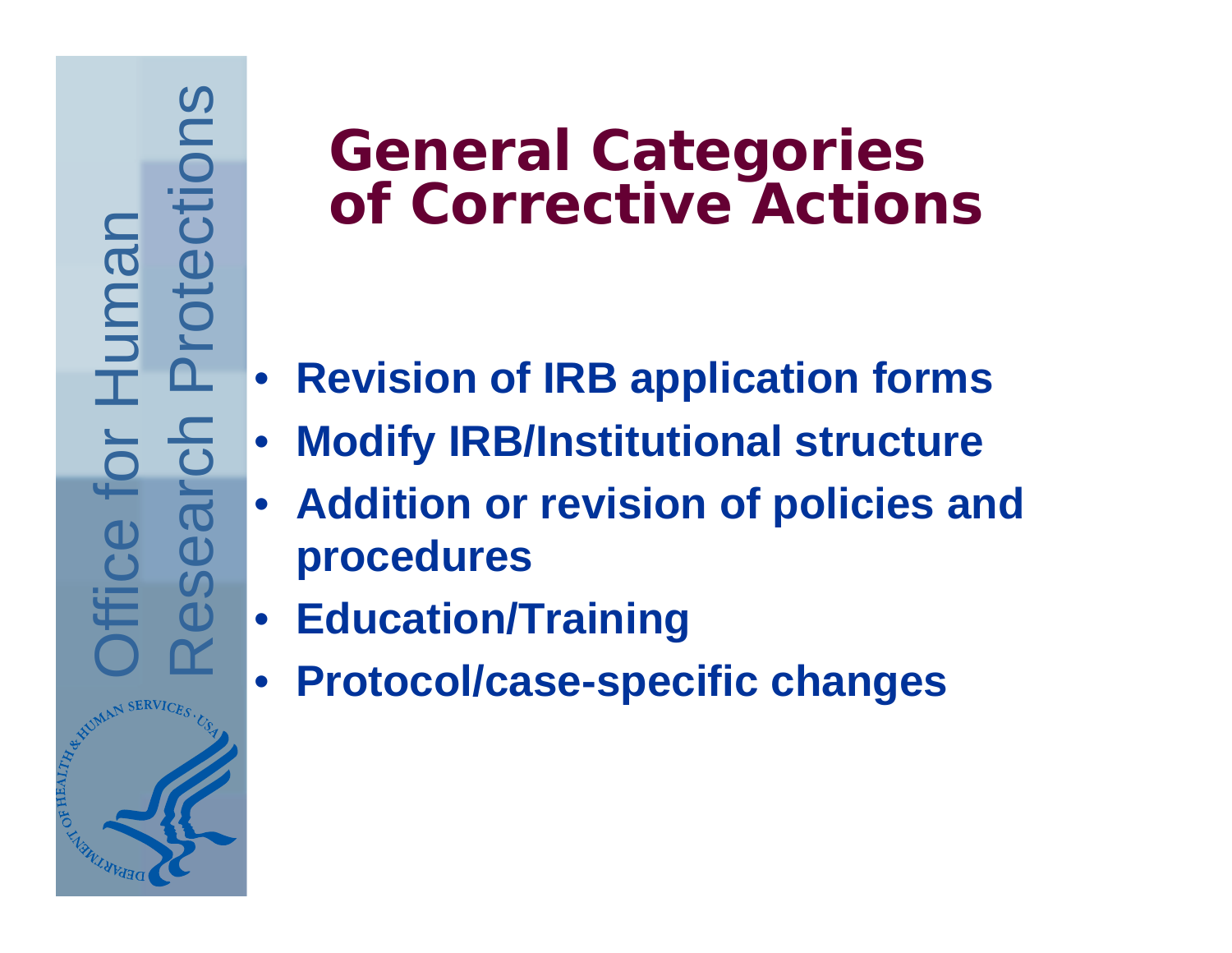# SU Research Protections Office for Human umar C Sea a<br>C SERVIC<sub>ES</sub> **AITAR WATER CANARIAN RIBO**

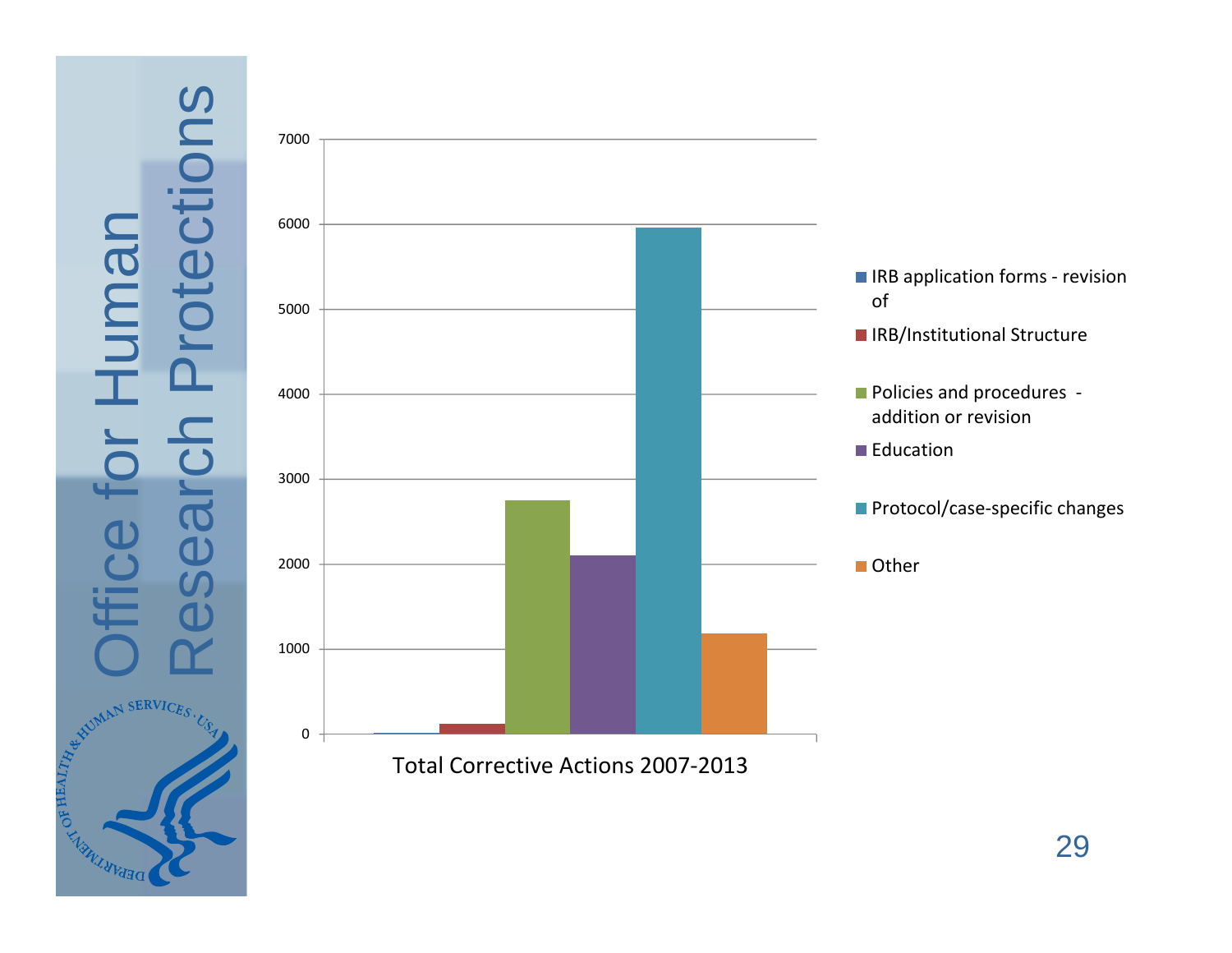# Office for Human Human **Hice**

# **Examples of Modification of IRB/Institutional Structure<br>
• Restructure IRB • Additional staff/change staff • Additional IRB(s) • Change signatory official • Change IRB reporting lines • Add research compliance official •**

- 
- 
- 
- 
- 
- Add research compliance officer/office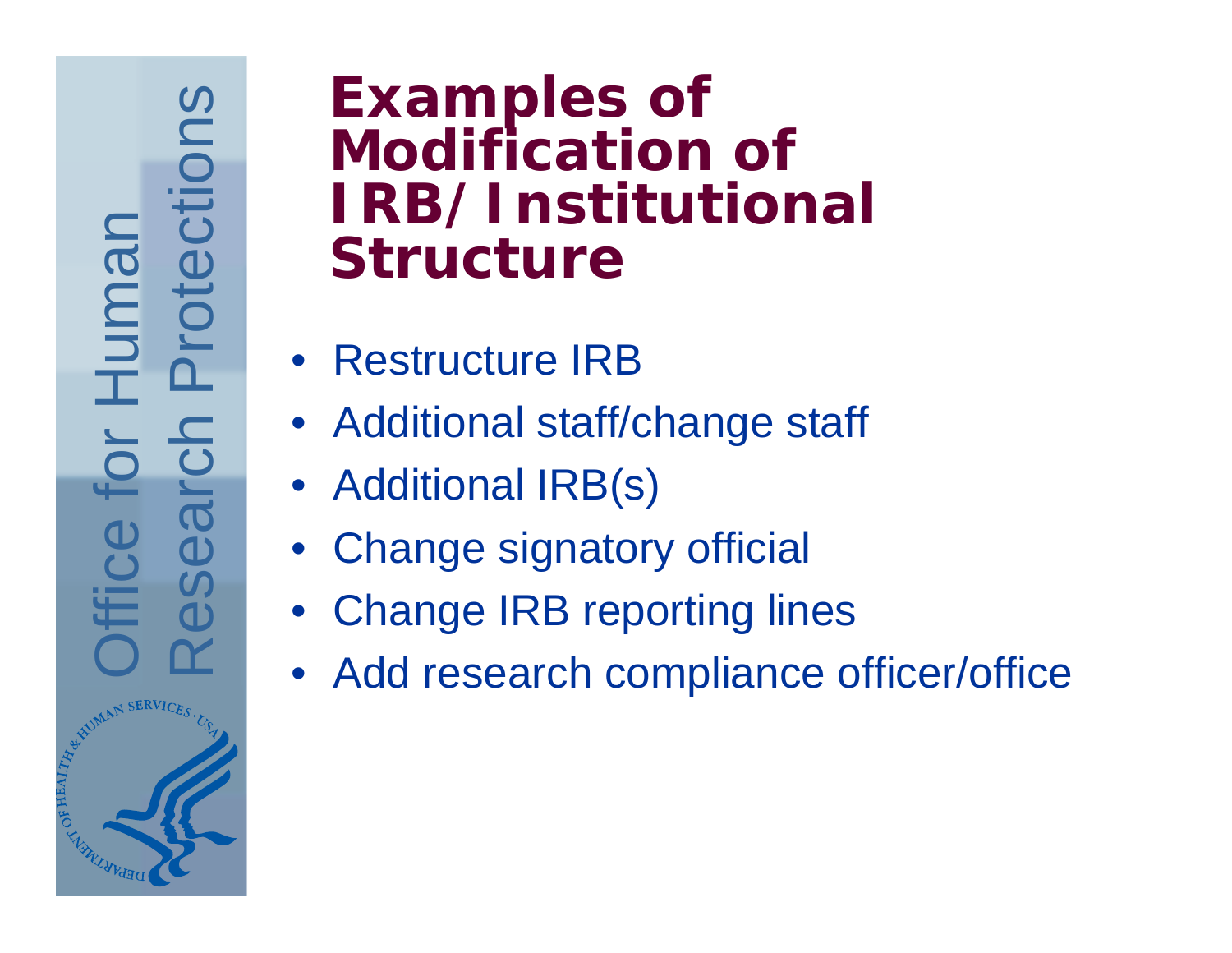Office for Human uman

# Examples of Addition or<br>
Revision of Policies and<br>
Procedures<br>
Add or Revise IRB procedures<br>
• Implement or revise IRB reviewer checklists<br>
• Revise documentation of IRB<br>
• Flectronic tracking of<br>
• Electronic tracking of<br>

- 
- 
- 
- 
- •Implement auditing program(s)
- • Develop/Revise procedures for conducting investigations
- Add/Revise research SOPs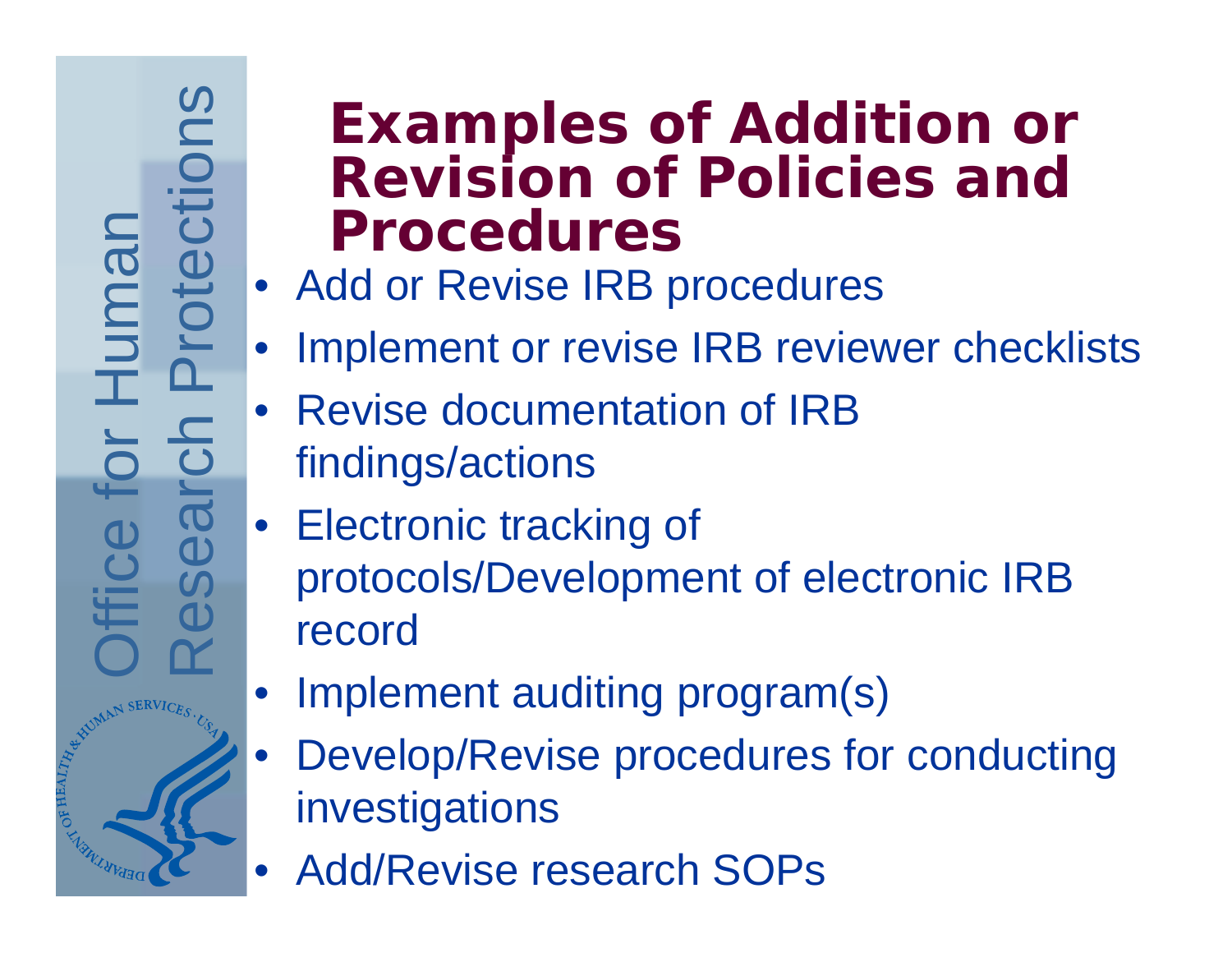# Office for Human Human C

- 
- Example of Addition or<br>
Revision of research<br>
SOPs<br>
 For ordering radiation doses for research<br>
DXA scans<br>
 Only record assessments on encrypted<br>
tablets, password protected and cleaned<br>
remotely if ever lost/stolen.<br>
	- managing refusals
	- Checklist of excluded medications to be reviewed at screening and study entry $_{32}$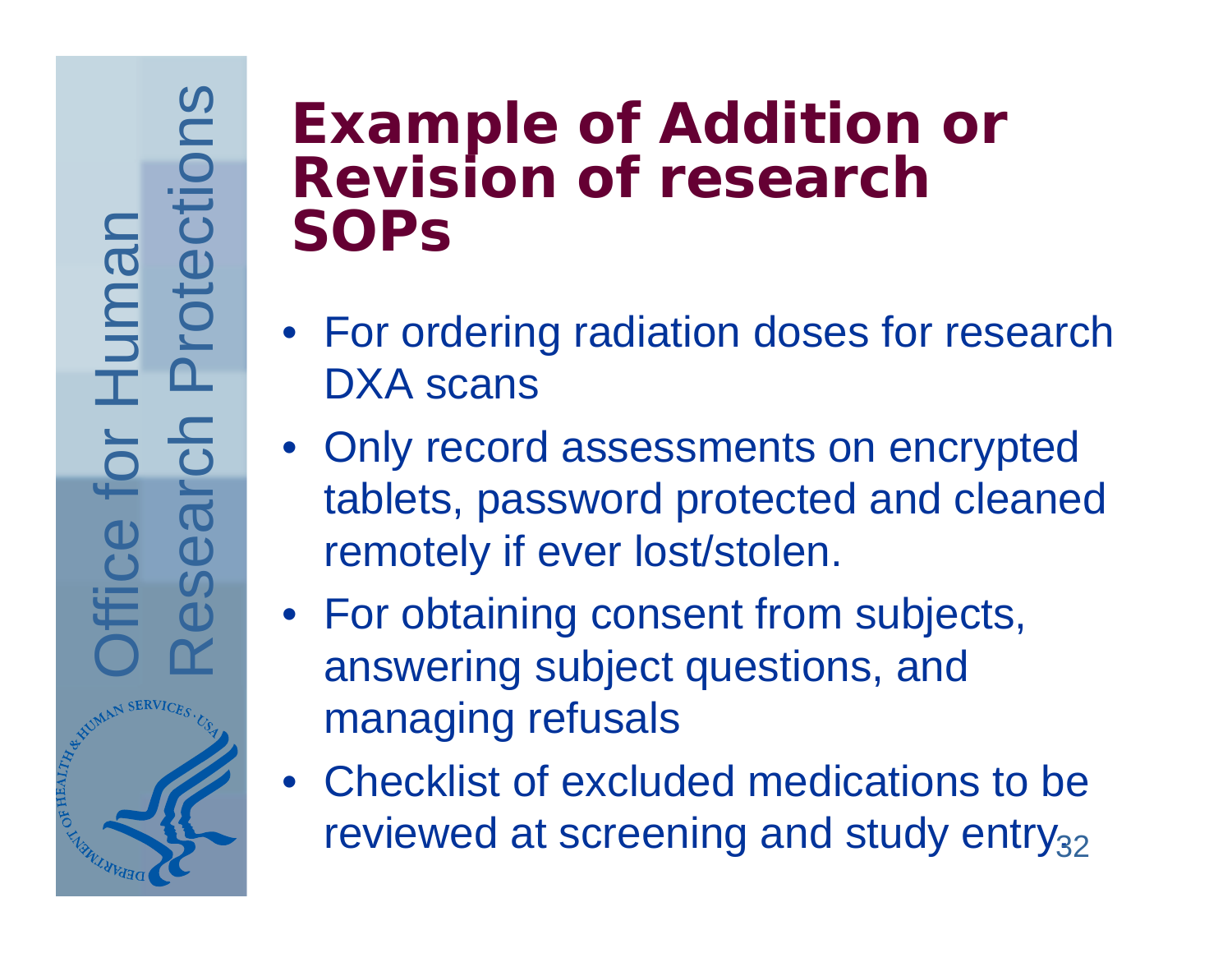# **Examples of Revision of<br>
IRB Application Forms<br>
• Solicit information on 111 criteria<br>
• Solicit information on informed consent<br>
Frocess<br>
• Solicit information on subpart D, other<br>
• Solicit information on subpart D, oth**

- 
- 
- 
-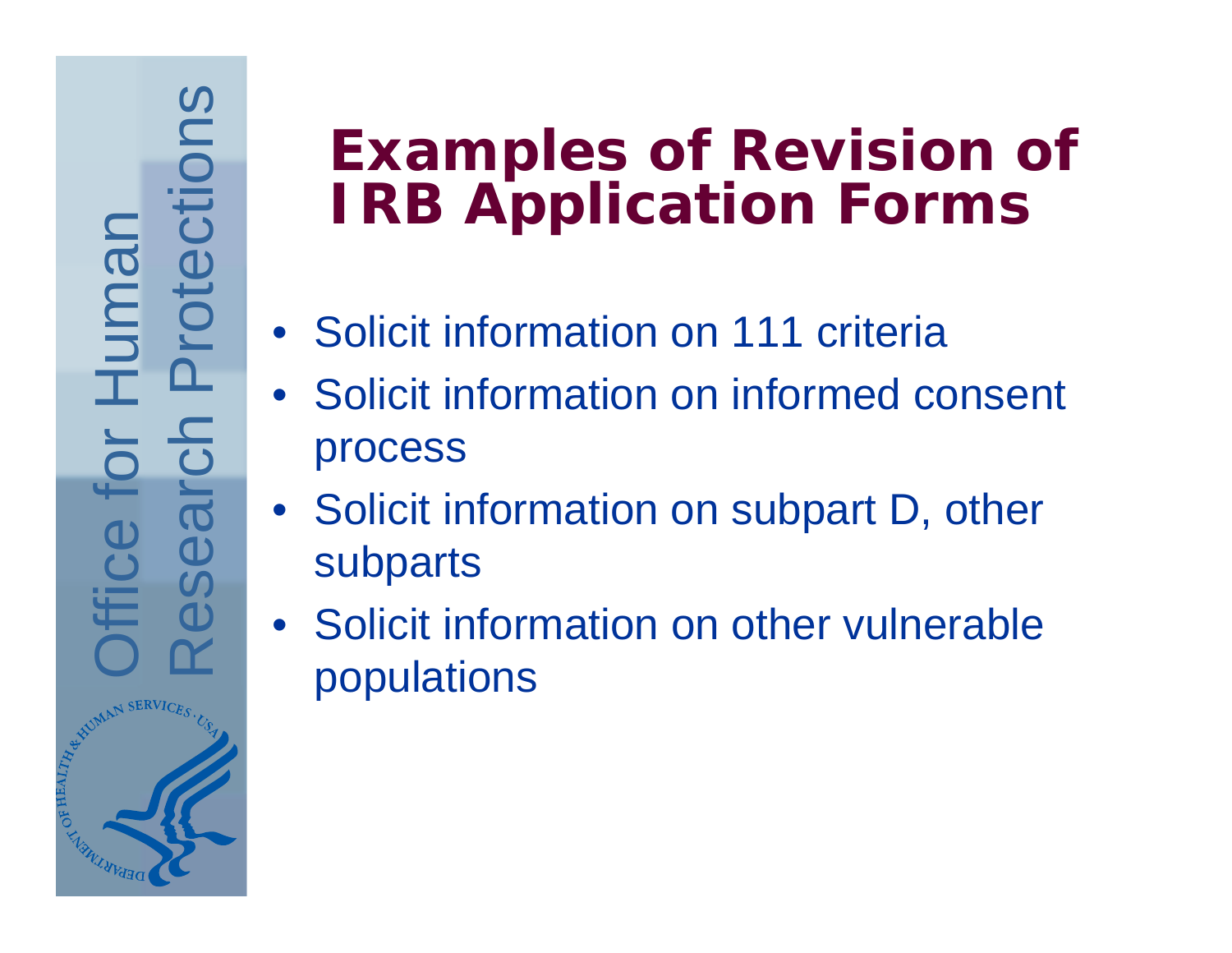# **Examples of<br>
Education/Training<br>
• IRB members/staff<br>
• Investigators/Research staff<br>
• Institutional Officials<br>
• All investigators at institution<br>
• All investigators at institution<br>
• All investigators at institution**

- 
- 
- 
-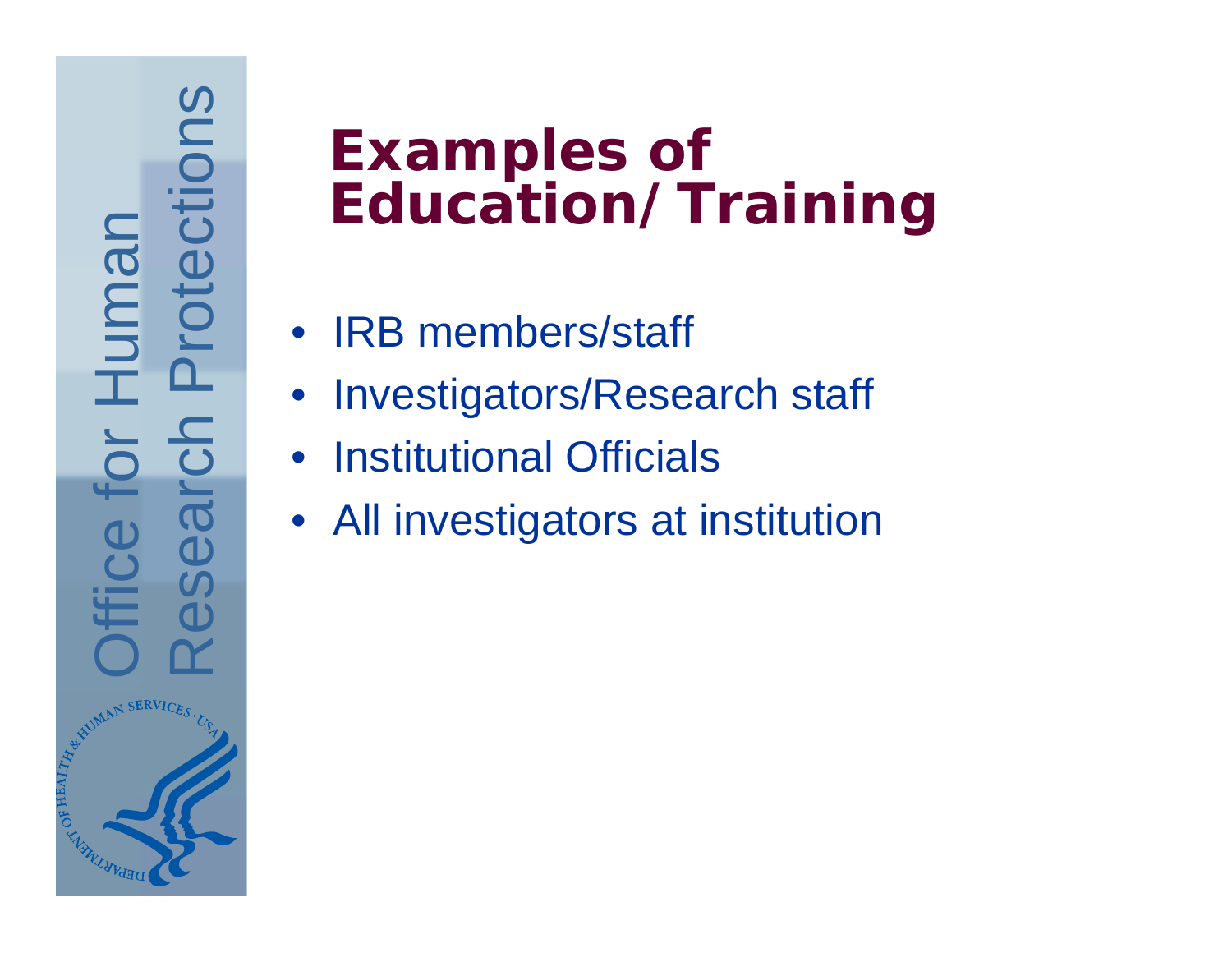Office for Human Human

# Examples of<br>
Protocol/Case-Specific<br>
Changes<br>
• Suspension of Pl<br>
• Termination of Pl or other research staff<br>
• Replace Pl<br>
• Monitoring/Auditing of Pl<br>
• Require Pl to submit amendment<br>
• Require Pl to revise consent for

- 
- 
- 
- 
- 
- 
- 
- •Termination of protocol
- •Suspend/Revoke PI's privileges to conduct HSR
- •Use of data disallowed or conditions attached
- •Reconsent or notify subjects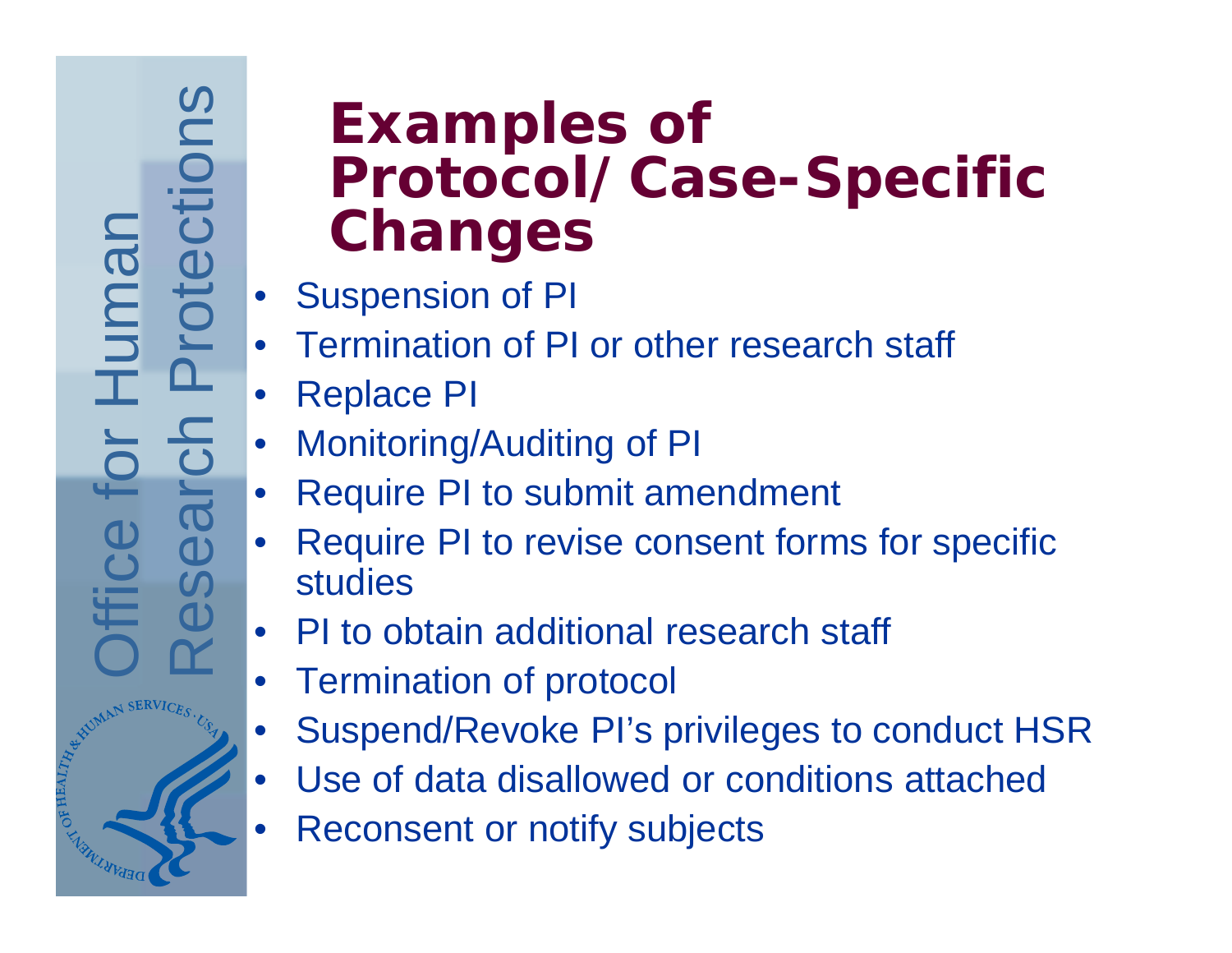# Office for Human Humar fice

- 
- 
- **Other Corrective<br>
Actions<br>
 Mentor/supervise researcher<br>
 Remove subject from study<br>
 Document event in subject's medical<br>
record<br>
 Report event to FDA<br>
 Send failed device back to the<br>
sponsor for evaluation** 
	-
	-
	- Educate subjects about research procedures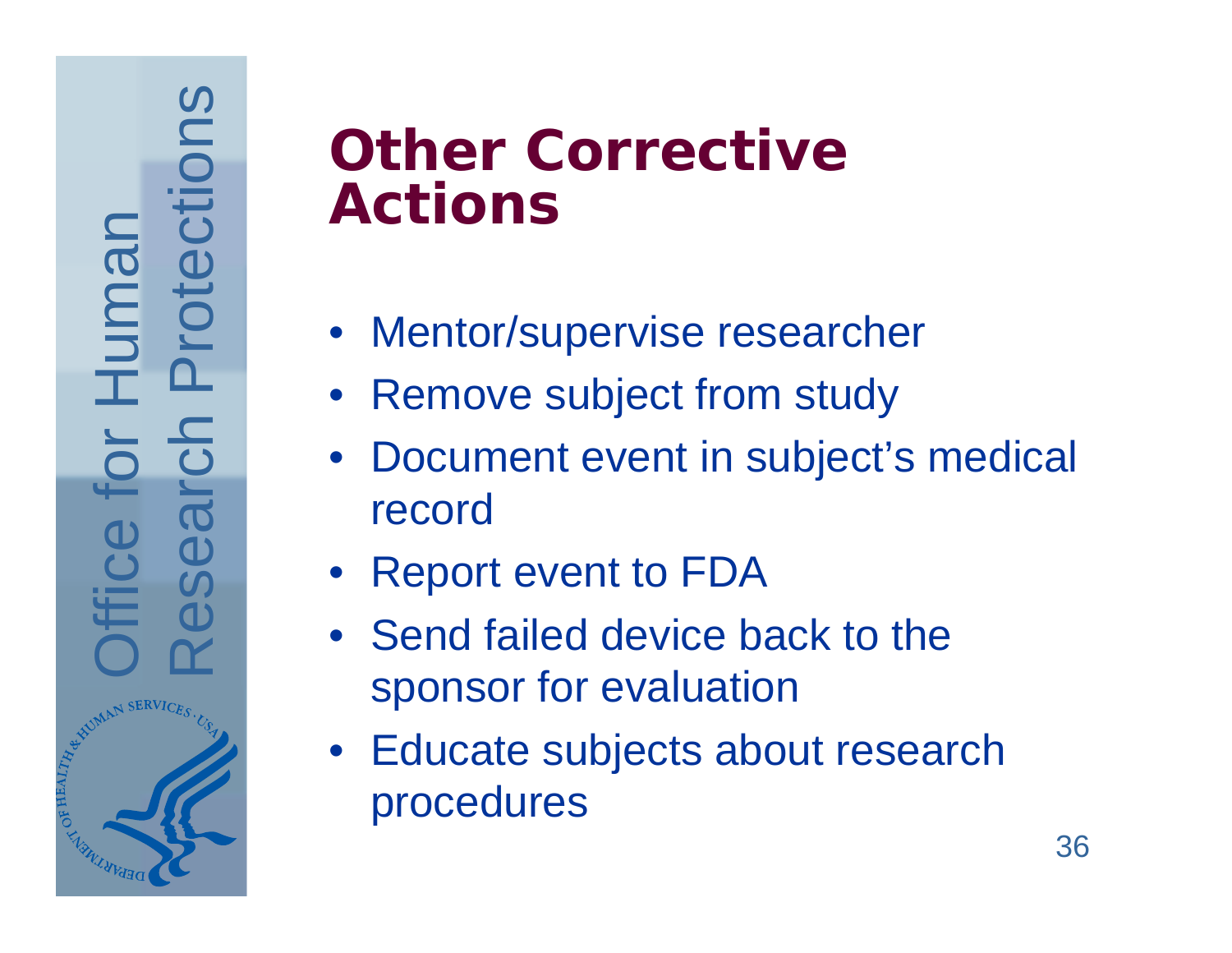

# **Research Protections Constructed**<br>Constructions **TIME FRAME FOR REPORTING INCIDENTS TO OHRP**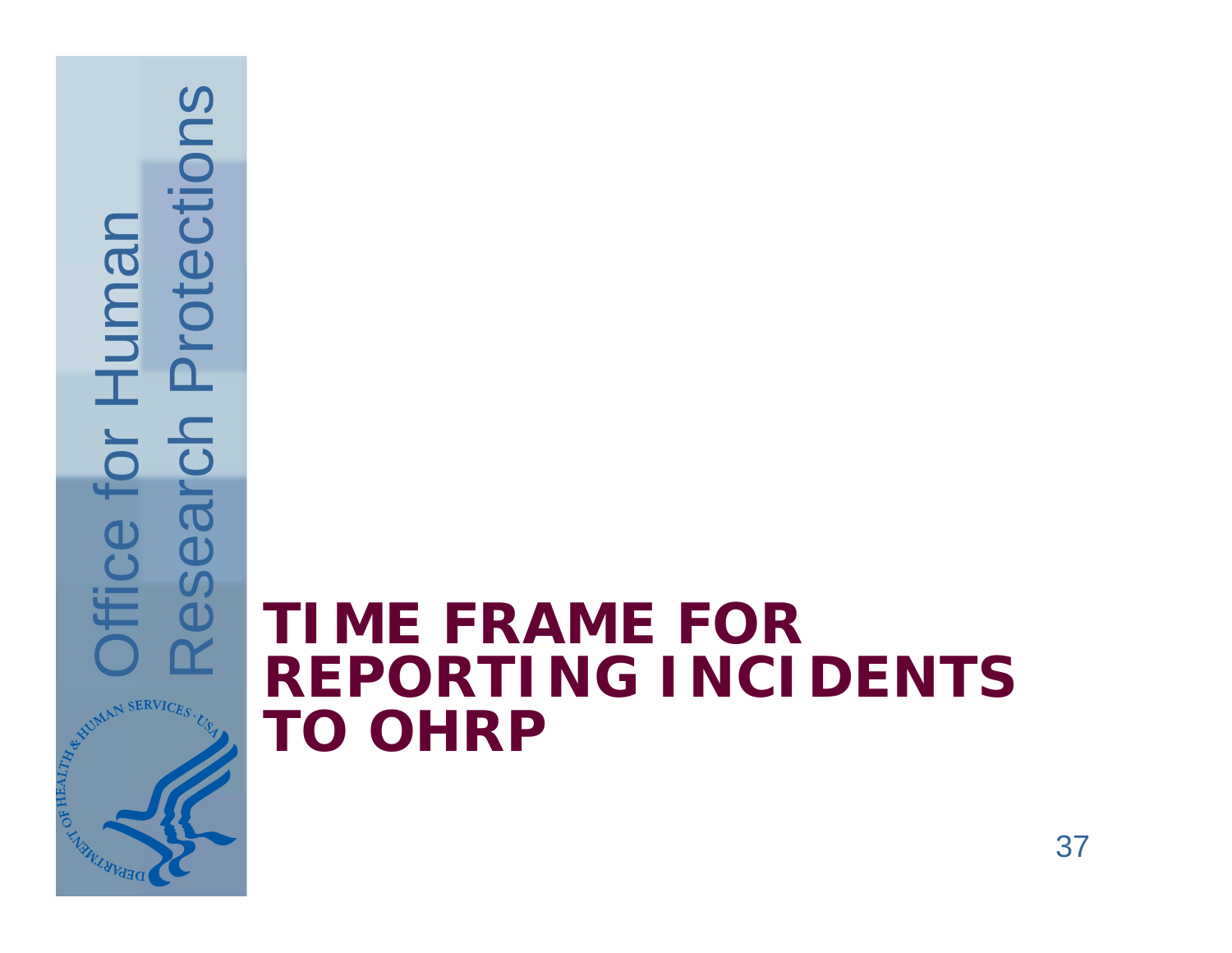

## **Time frame for reporting incidents to OHRP**

Immediate Never

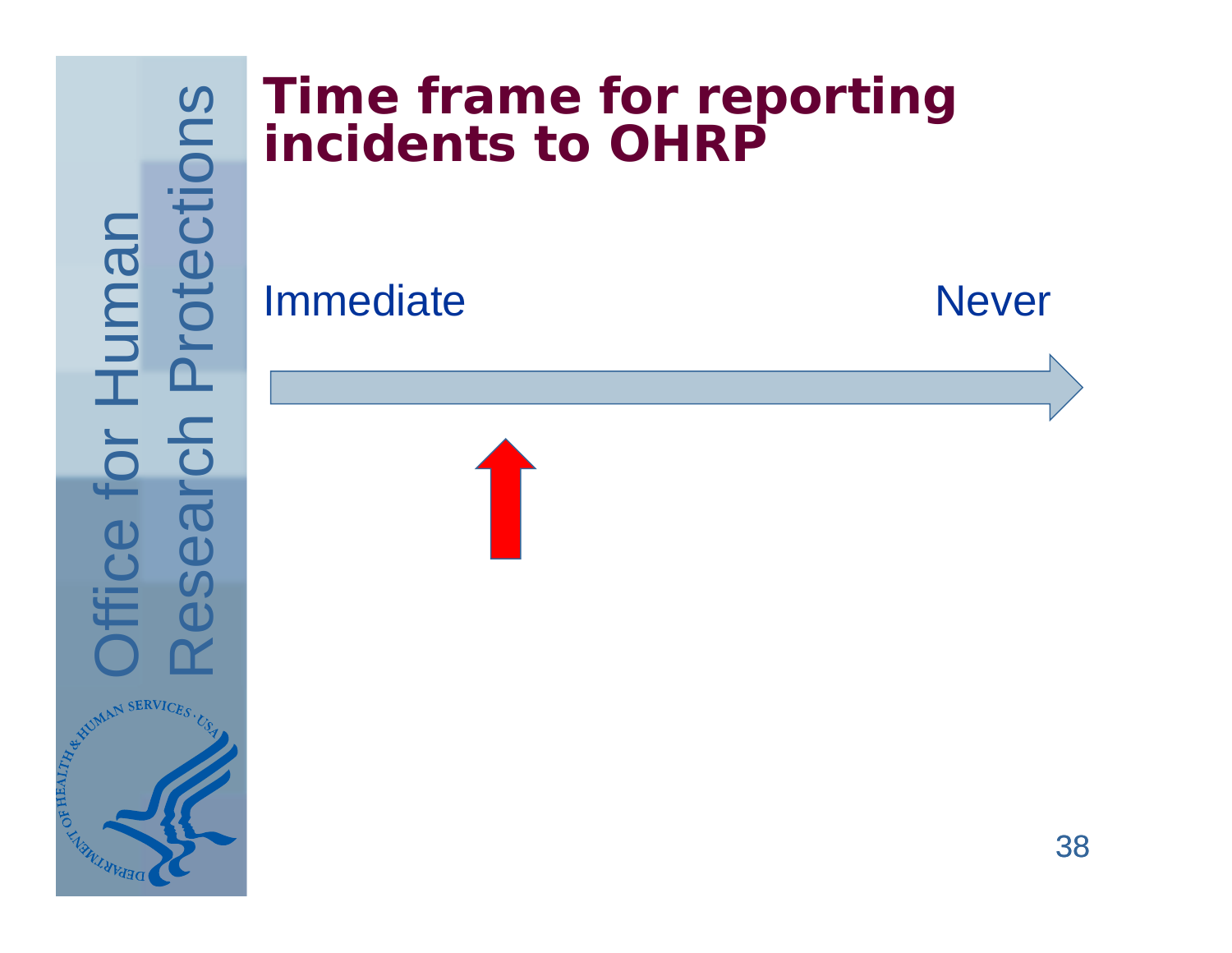# **Time frame for reporting incidents to OHRP**

- The regulations at 45 CFR 46.103(a) and (b)(5) don't specify a time frame for reporting, just "promptly."
- Serious incident--report to OHRP within days.
- Less serious incident-- a few weeks
- It may be appropriate to send an initial report, with follow-up or final report by:
	- a specific date; or
	- when an investigation has been completed or a corrective action plan has been implemented.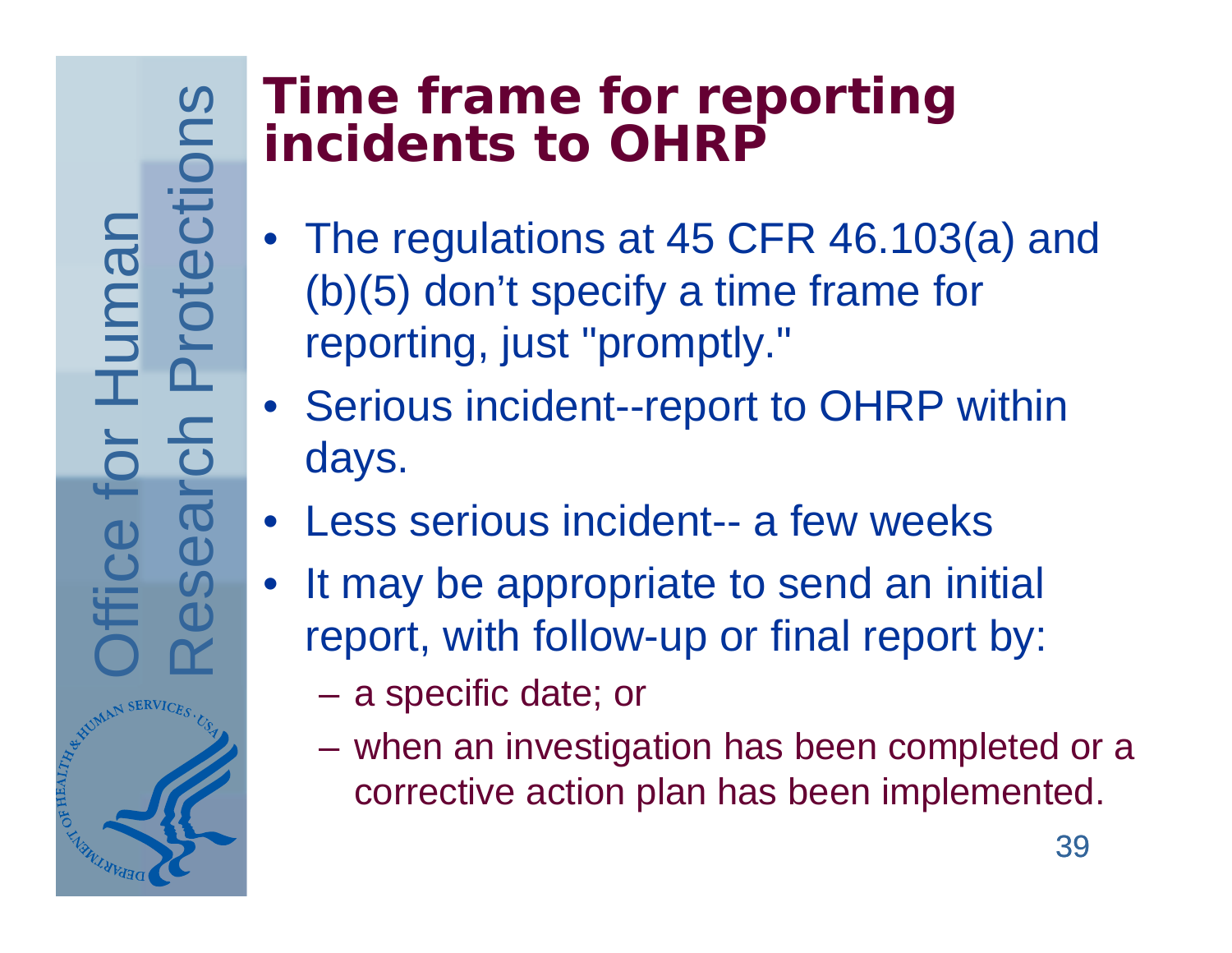Office for Human **Huma** 

# Common Areas of<br>
Noncompliance<br>
Reported to OHRP<br>
Le Consent process/document<br>
Consent process/document<br>
Continuing review<br>
Failure to report susp/term/UPs/NC<br>
Research conducted w/o prior IRB review<br>
LER records, minutes

- 
- 
- 
- 
- 
- 
- Expedited review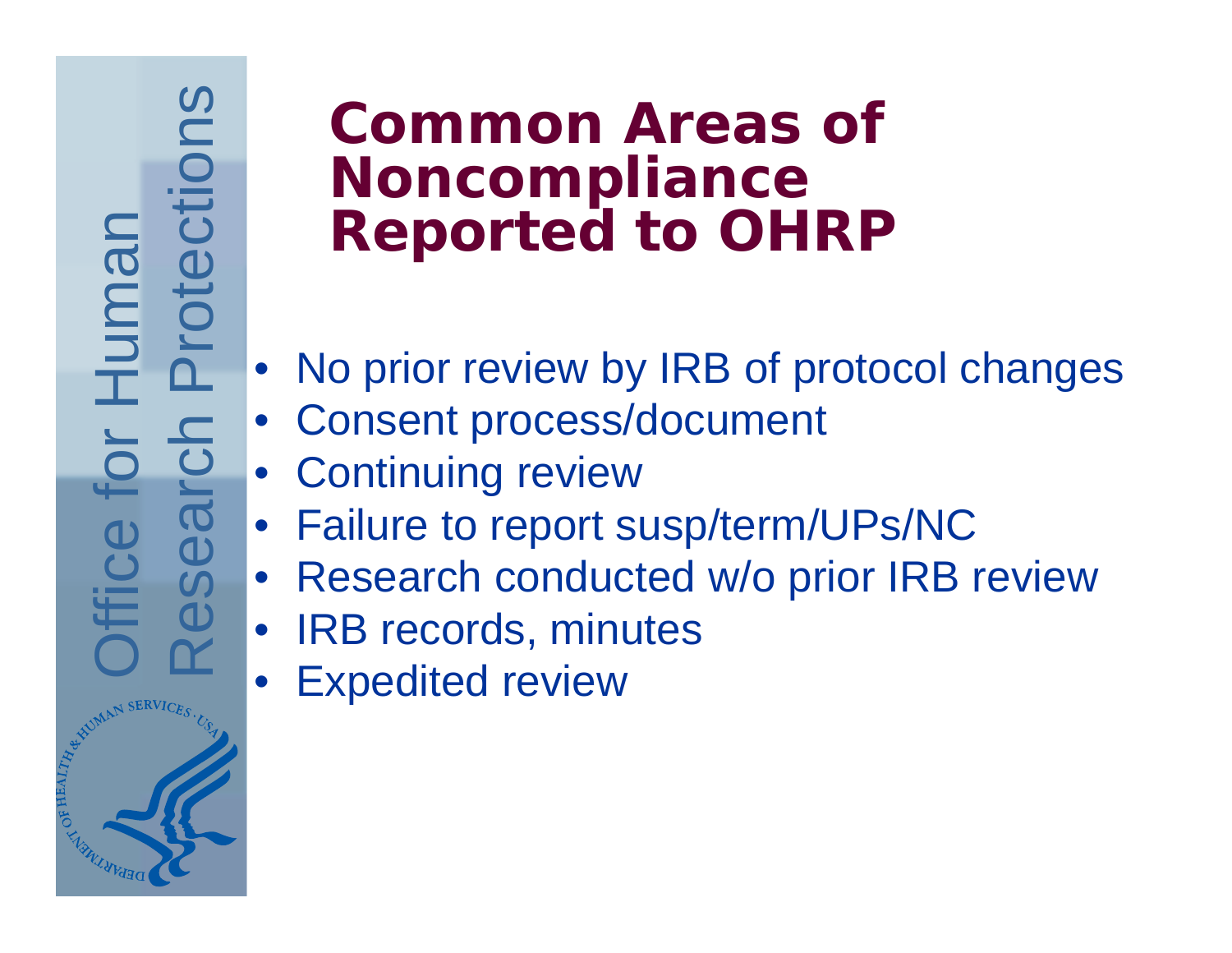



Serious NC‐Initial and Contin Rev Serious NC‐Expedited Review Serious NC‐Failure to Report Serious NC‐Protocol Changes Serious NC‐Exemptions Serious NC‐Informed Consent Serious NC‐IRB Membership, staff, workload Serious NC‐IRB Documentation Contin NC‐Initial and Contin Rev Contin NC‐Expedited Review Contin NC‐Failure to Report Contin NC‐Changes Contin NC‐Exemptions Contin NC‐Informed Consent Contin NC‐IRB Membership, staff, workload Contin NC‐IRB Documentation Other NC‐Initial and Contin Rev Other NC‐Expedited Review Other NC‐Failure to Report Other NC‐Protocol Changes Other NC‐Exemptions Other NC‐Informed Consent Other NC‐Membership, staff, workload Other NC‐IRB Documentation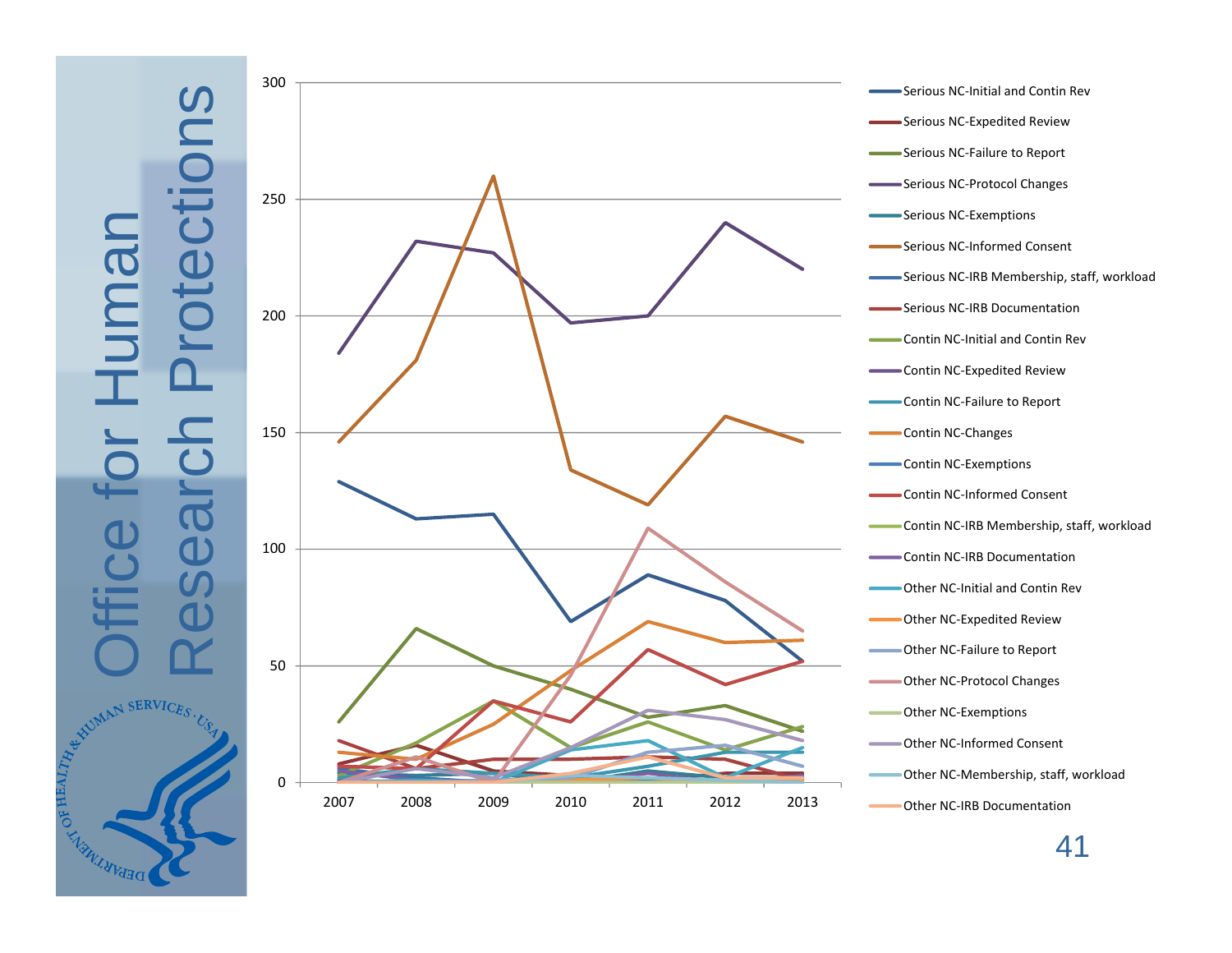Suo Research Protections Office for Human Human rch Bea 

# **What Does OHRP do with Incident Reports?**

- Reviews for adequacy of information and corrective actions
- Responds stating that the report was adequate, or requesting additional information
- In rare circumstances, opens a compliance oversight evaluation
- Incident reports sent to OHRP are available to the public through FOIA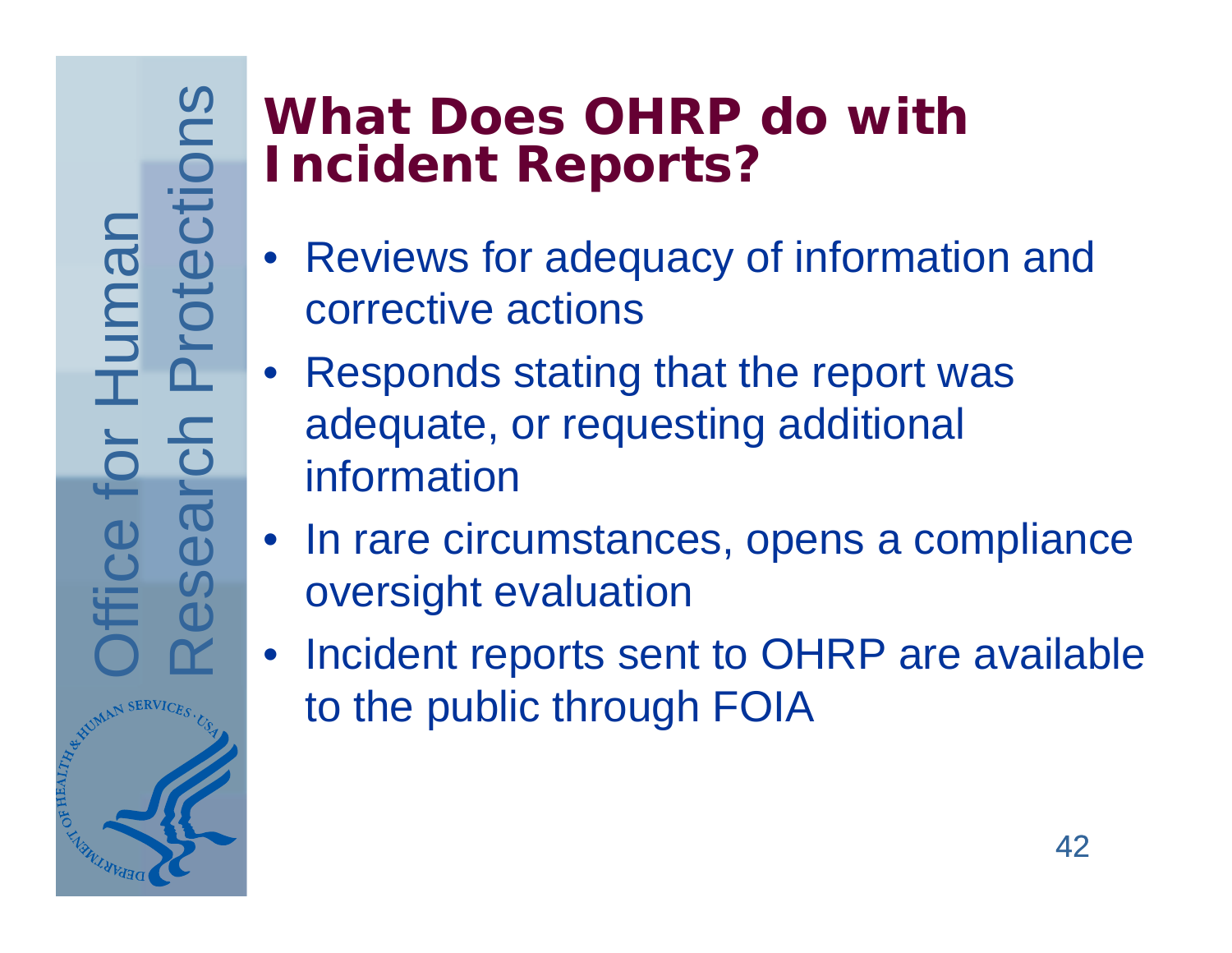## **Adequacy of Corrective Actions**

- $\bullet$  OHRP looks closely at corrective actions and assesses whether or not they will help ensure that the incident will not happen again (a) with the investigator/protocol in question, and (b) with any investigator or protocol.
- Thus, OHRP recommends that corrective actions be systemic in nature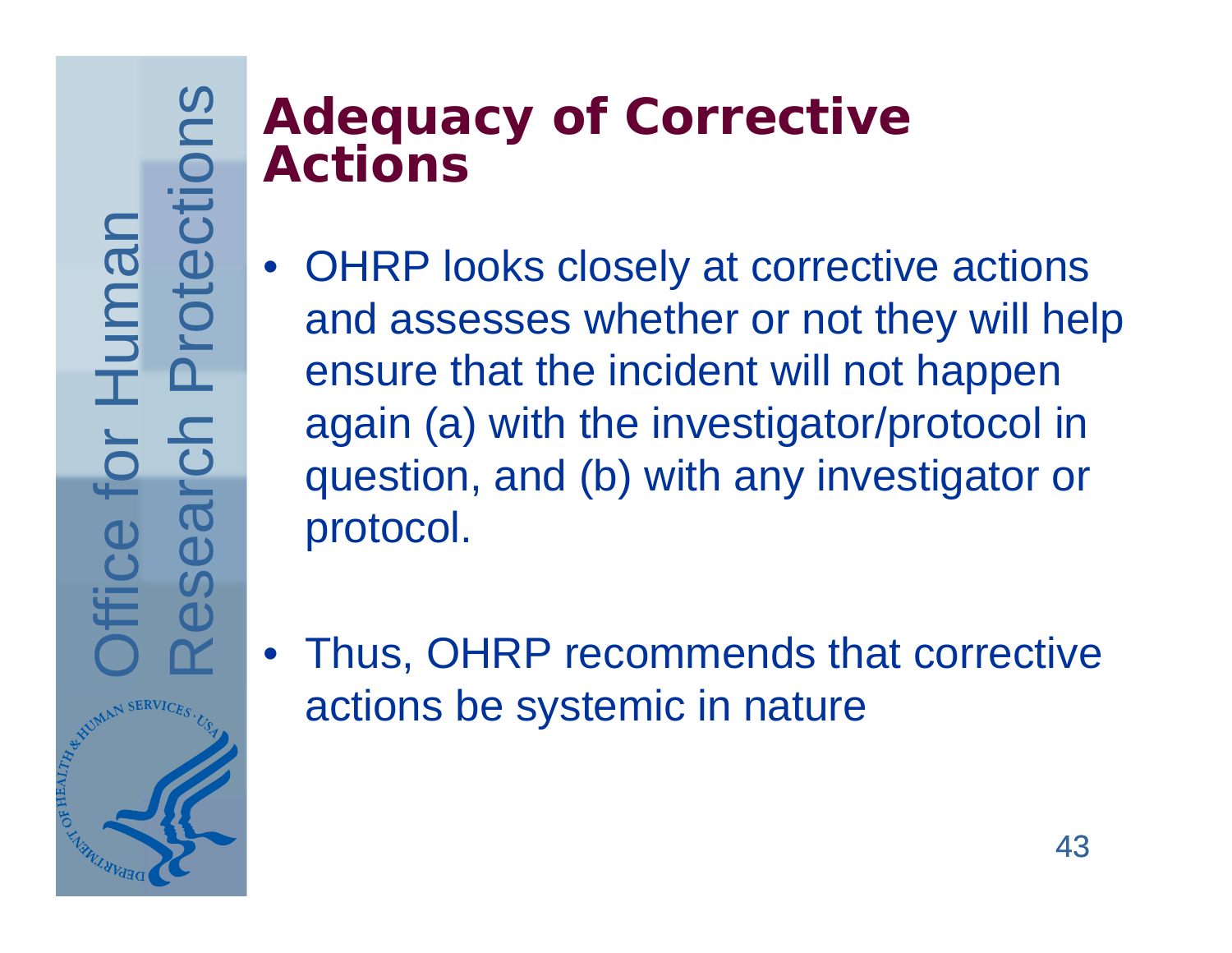# Office for Human

# When do incident reports<br>
result in an oversight<br>
investigation?<br>
• Seldom<br>
• Institution's response was grossly<br>
• Institution's response was grossly<br>
• Institution's response was grossly<br>
• Serious problem (e.g. Death of

- 
- 
- 
-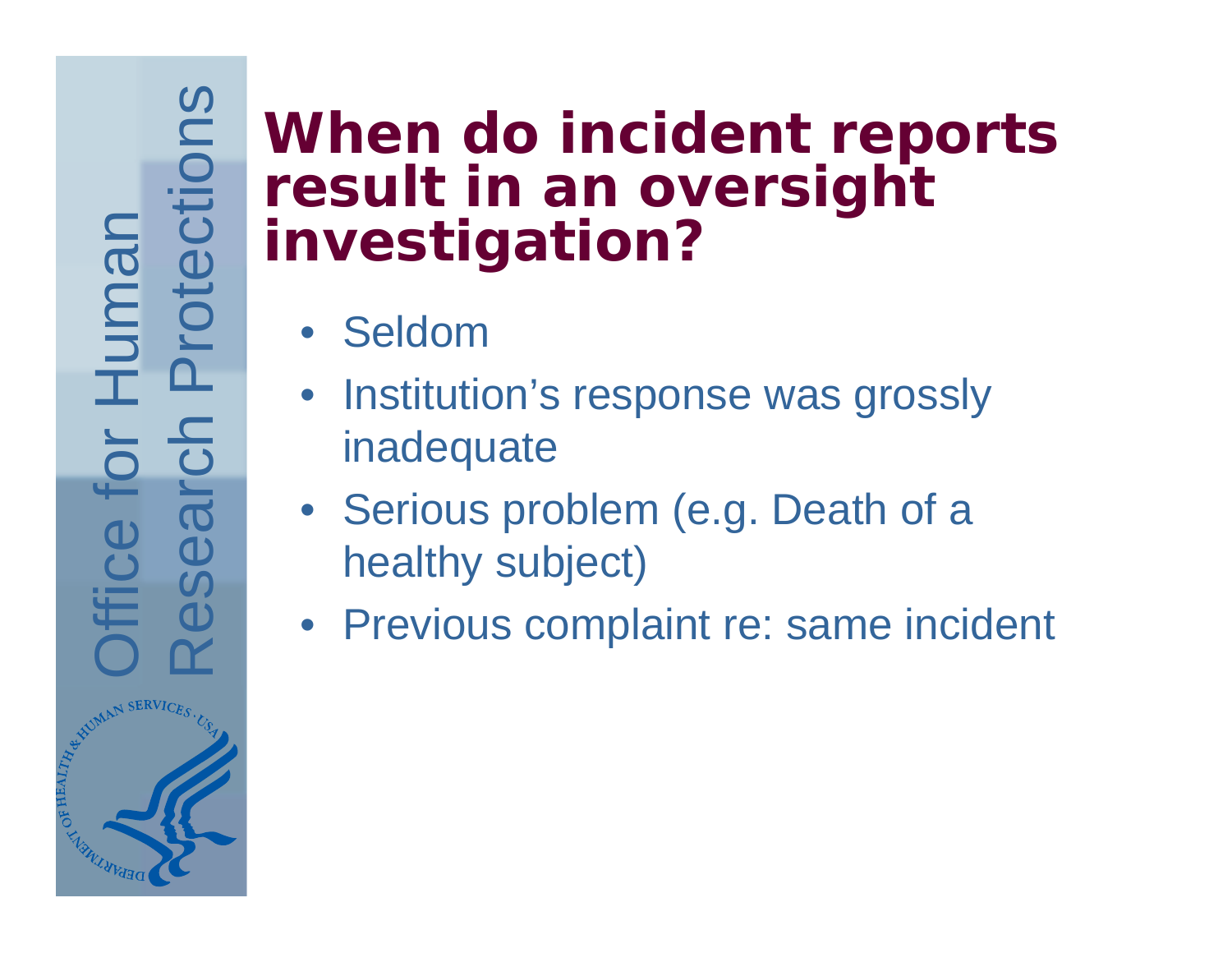## **Where to send incident reports**

• Please send reports (PDF or Word documents preferred) to the following email address:

## **IRPT.OS@hhs.gov**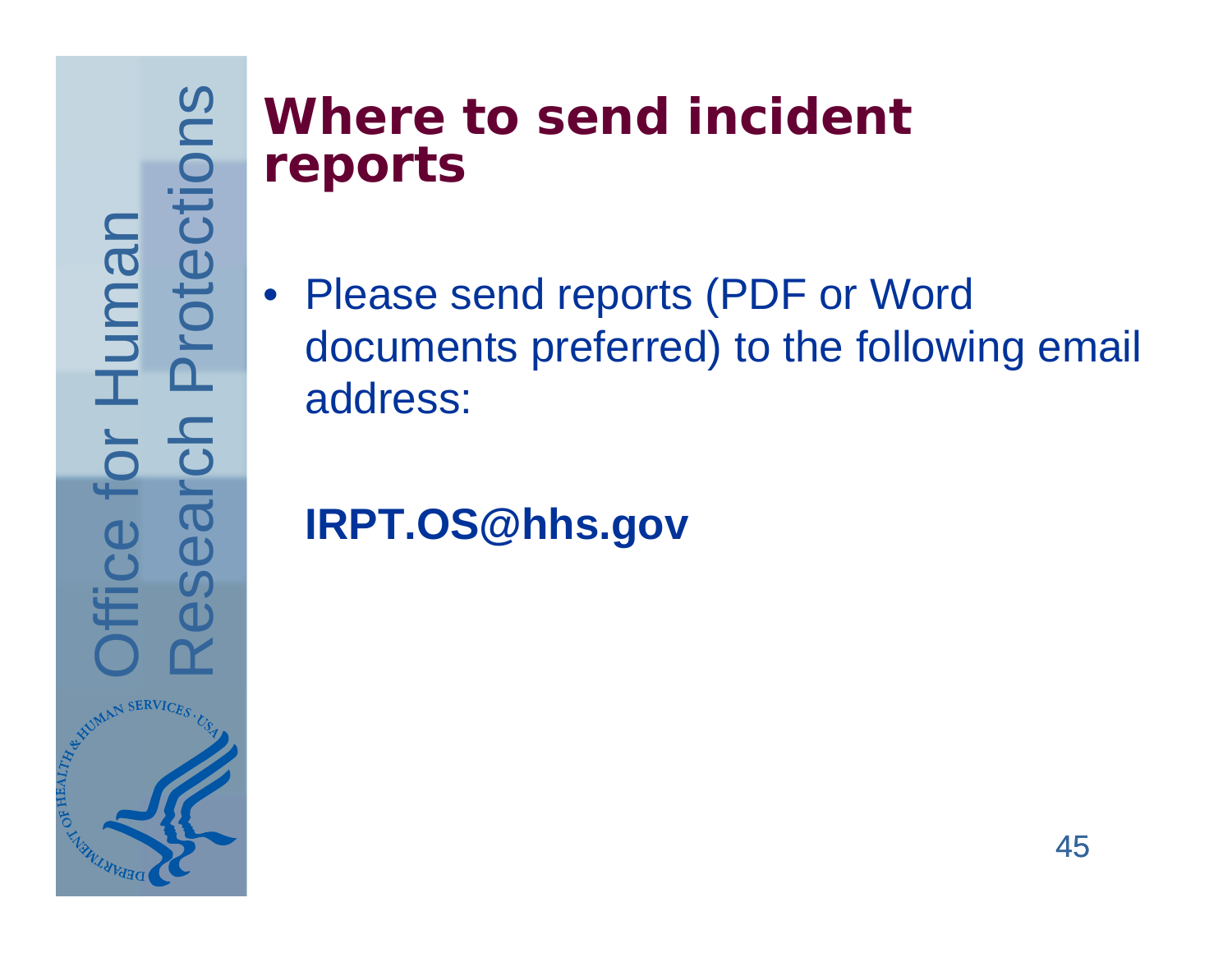SUC Research Protections Office for Human Human <u>nol</u> Sea

# **Institutional Considerations**

- $\bullet$  Incident reports are general IRB records that need to be maintained in accordance with **§46.115**
- The IRB or signatory official is generally the agent/office that reports incidents to OHRP, but institutions are free to task others (needs to be described in written SOPS)
- The IRB is generally the agent/office that determines when an incident needs to be reported to OHRP, but institutions are free to task others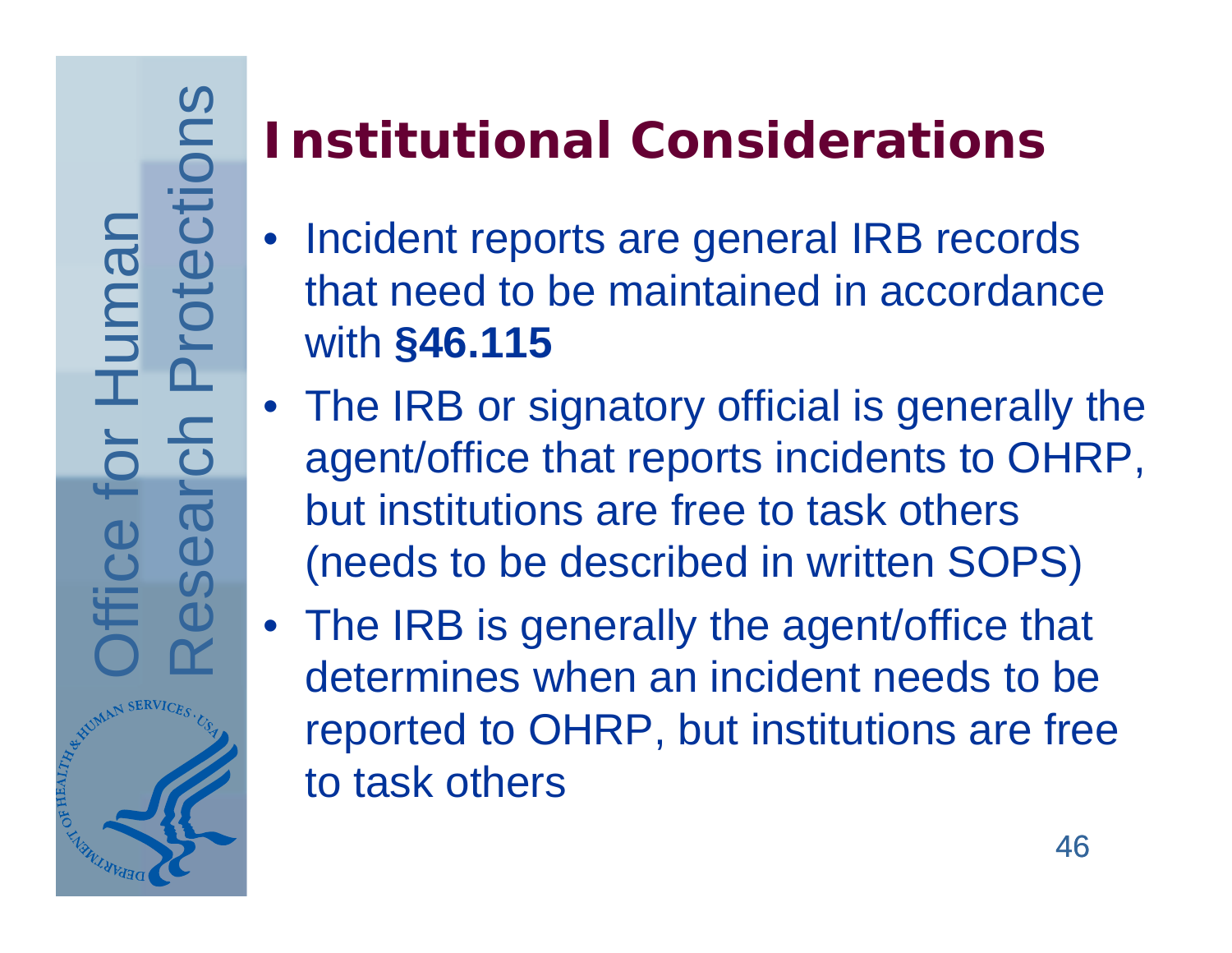# **Future of Reporting**

- Encouraging all reports to be sent by email
- Possibility of a web-based system for reporting
- ANPRM calls for a standardized, streamlined set of data elements flexible enough to enable customized safety reporting and compliance with agency reporting requirements
- Prototype of Web-based, Federal-wide portal--BAER